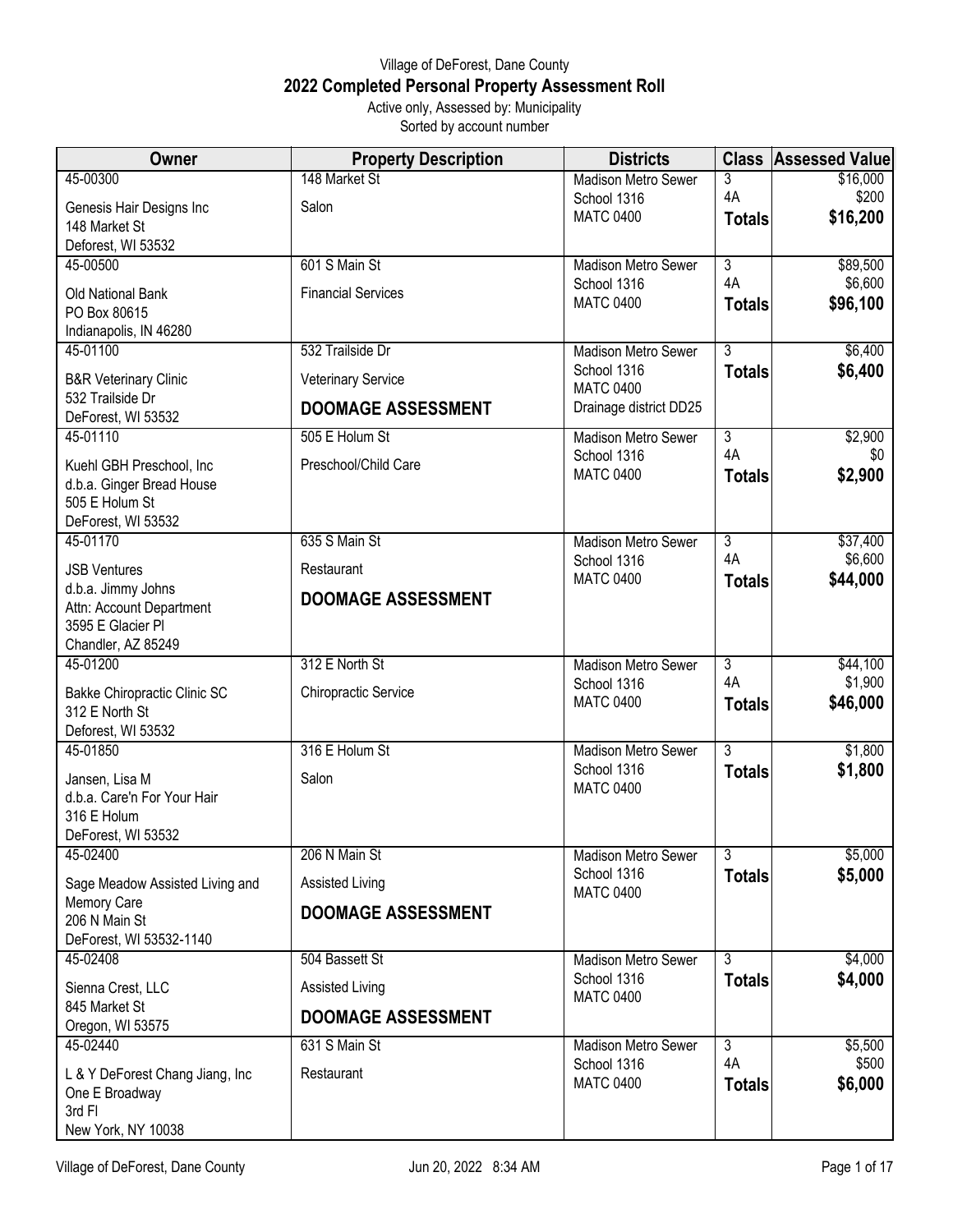| Owner                                                     | <b>Property Description</b>    | <b>Districts</b>                | <b>Class</b>                    | <b>Assessed Value</b> |
|-----------------------------------------------------------|--------------------------------|---------------------------------|---------------------------------|-----------------------|
| 45-02450                                                  | 401 Market St                  | <b>Madison Metro Sewer</b>      | 3                               | \$3,000               |
| Chase Lumber & Fuel Co Inc                                | <b>Building Material Sales</b> | School 1316<br><b>MATC 0400</b> | 4A                              | \$1,500<br>\$4,500    |
| 2175 Mccoy Rd                                             | <b>DOOMAGE ASSESSMENT</b>      |                                 | <b>Totals</b>                   |                       |
| Sun Prairie, WI 53590<br>45-02475                         | 937 E Holum St                 | <b>Madison Metro Sewer</b>      | $\overline{3}$                  | \$8,000               |
|                                                           |                                | School 1316                     | <b>Totals</b>                   | \$8,000               |
| Redline Mobile & Automotive                               | Gas/C-Store                    | <b>MATC 0400</b>                |                                 |                       |
| 937 E Holum St<br>DeForest, WI 53532                      |                                |                                 |                                 |                       |
| 45-04050                                                  | 416 N Main St                  | <b>Madison Metro Sewer</b>      | $\overline{3}$                  | \$4,400               |
|                                                           |                                | School 1316                     | 4A                              | \$400                 |
| DeForest Collision Repair, Inc<br>Attn: Bridget E. Morris | Auto Services                  | <b>TID 06</b>                   | <b>Totals</b>                   | \$4,800               |
| 416 N Main St                                             |                                | <b>MATC 0400</b>                |                                 |                       |
| DeForest, WI 53532                                        |                                |                                 |                                 |                       |
| 45-04400                                                  | 424 N Main St                  | <b>Madison Metro Sewer</b>      | $\overline{3}$                  | \$19,500              |
| DeForest Liquor Ltd                                       | Retail                         | School 1316<br><b>TID 06</b>    | 4A                              | \$200                 |
| Attn: Brad Martin, Treas.                                 |                                | <b>MATC 0400</b>                | <b>Totals</b>                   | \$19,700              |
| 424 N Main St                                             |                                |                                 |                                 |                       |
| DeForest, WI 53532<br>45-04500                            | 321 N Main St                  | <b>Madison Metro Sewer</b>      | $\overline{3}$                  | \$177,500             |
|                                                           |                                | School 1316                     | 4A                              | \$2,300               |
| <b>DMB Community Bank</b>                                 | <b>Financial Services</b>      | <b>MATC 0400</b>                | <b>Totals</b>                   | \$179,800             |
| PO Box 419<br>Deforest, WI 53532                          |                                |                                 |                                 |                       |
| 45-04700                                                  | 635 Old Indian Trl             | <b>Madison Metro Sewer</b>      | $\overline{3}$                  | \$15,200              |
| DeForest Veterinary Clinic LLC                            | <b>Veterinary Service</b>      | School 1316                     | 4A                              | \$14,100              |
| Attn: Warren Allfrey                                      |                                | <b>MATC 0400</b>                | <b>Totals</b>                   | \$29,300              |
| 635 Old Indian Trl                                        |                                |                                 |                                 |                       |
| DeForest, WI 53532                                        |                                |                                 |                                 |                       |
| 45-05050                                                  | 101 S Main St                  | <b>Madison Metro Sewer</b>      | $\overline{\overline{3}}$<br>4A | \$12,000              |
| Essential Family Vision Care, Inc                         | Optometry                      | School 1316<br><b>MATC 0400</b> | <b>Totals</b>                   | \$1,000<br>\$13,000   |
| 101 S Main St                                             |                                |                                 |                                 |                       |
| DeForest, WI 53532-1109<br>45-05200                       | 645 S Main St                  | Madison Metro Sewer             | $\overline{3}$                  | \$2,300               |
|                                                           |                                | School 1316                     | 4A                              | \$1,200               |
| <b>MD Group</b>                                           | Pharmacy                       | <b>MATC 0400</b>                | <b>Totals</b>                   | \$3,500               |
| d.b.a. DeForest Hometown Pharmacy<br>333 Lowville Rd      |                                |                                 |                                 |                       |
| Rio, WI 53960                                             |                                |                                 |                                 |                       |
| 45-05426                                                  | 300 E Holum St                 | <b>Madison Metro Sewer</b>      | $\overline{3}$                  | \$80,000              |
| <b>BB Jacks</b>                                           | Bar/Restaurant                 | School 1316                     | <b>Totals</b>                   | \$80,000              |
| 300 E Holum St                                            |                                | <b>MATC 0400</b>                |                                 |                       |
| DeForest, WI 53532                                        | <b>DOOMAGE ASSESSMENT</b>      |                                 |                                 |                       |
| 45-05429                                                  | 6402 Loftus Rd                 | <b>Madison Metro Sewer</b>      | $\overline{3}$                  | \$20,300              |
| Circle B Inc                                              | Sales & Service                | School 1316<br><b>TID 07</b>    | 4A<br><b>Totals</b>             | \$1,000<br>\$21,300   |
| 6402 Loftus Rd                                            |                                | <b>MATC 0400</b>                |                                 |                       |
| DeForest, WI 53532-2512<br>45-05430                       | 120 Vinburn Rd                 | <b>Madison Metro Sewer</b>      | $\overline{3}$                  | \$19,300              |
|                                                           |                                | School 1316                     | 4A                              | \$58,800              |
| <b>Heartland Credit Union</b><br>5325 High Crossing Blvd  | <b>Financial Services</b>      | <b>MATC 0400</b>                | <b>Totals</b>                   | \$78,100              |
| Madison, WI 53718-2301                                    | <b>DOOMAGE ASSESSMENT</b>      |                                 |                                 |                       |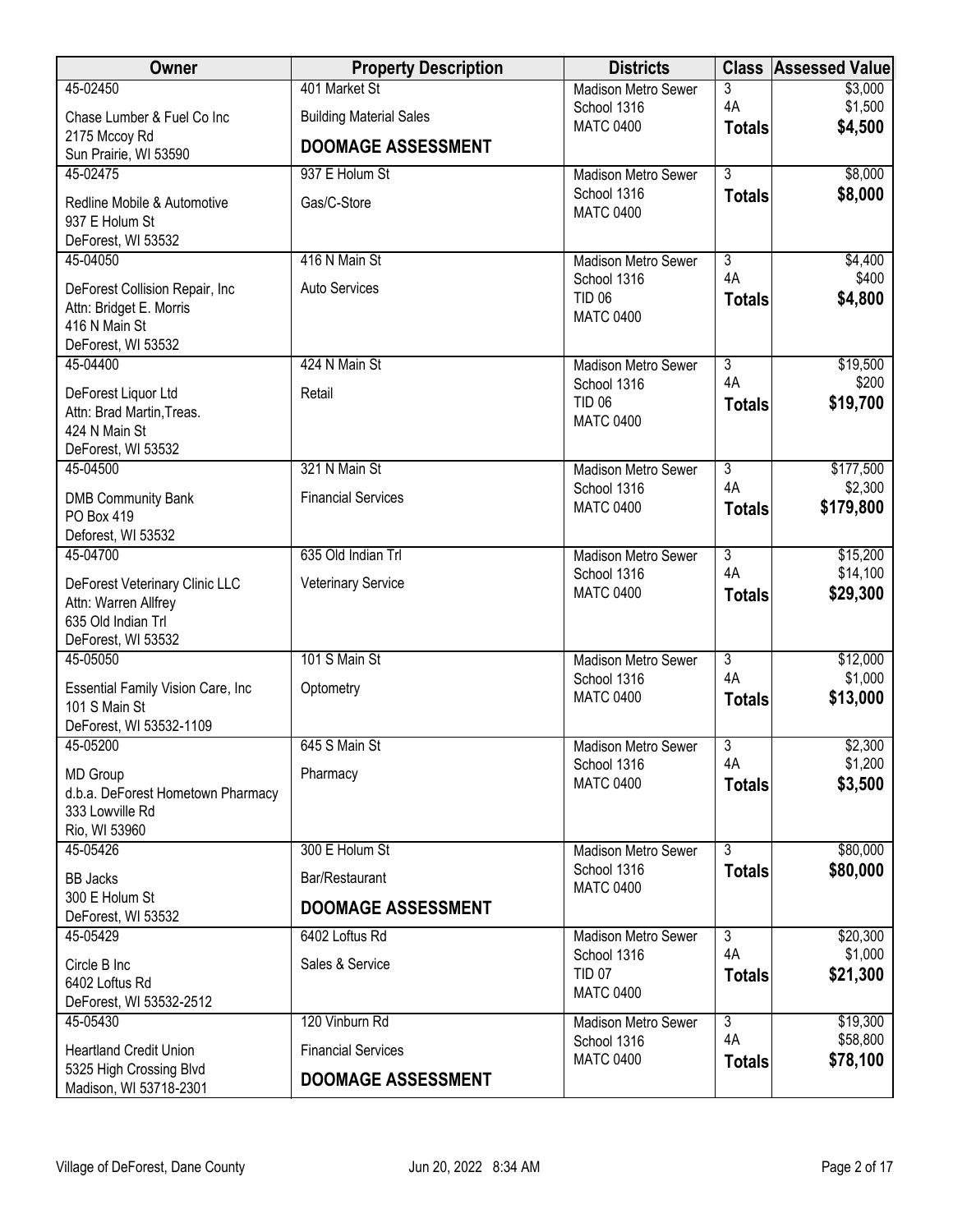| Owner                                 | <b>Property Description</b> | <b>Districts</b>                          | <b>Class</b>                    | <b>Assessed Value</b> |
|---------------------------------------|-----------------------------|-------------------------------------------|---------------------------------|-----------------------|
| 45-05432                              | 4866 County Rd V            | <b>Madison Metro Sewer</b>                | 3                               | \$31,000              |
| Border Foods of WI LLC                | Restaurant                  | School 1316<br><b>MATC 0400</b>           | 4A                              | \$14,700<br>\$45,700  |
| d.b.a. Taco Bell #31965               |                             | Drainage district DD25                    | <b>Totals</b>                   |                       |
| 5425 Boone Ave N                      |                             |                                           |                                 |                       |
| New Hope, MN 55428                    |                             |                                           |                                 |                       |
| 45-06600                              | 677 S Main St               | <b>Madison Metro Sewer</b><br>School 1316 | $\overline{\overline{3}}$<br>4A | \$7,300<br>\$1,400    |
| Siddhi J Doshi, LLC                   | Orthodontics                | <b>MATC 0400</b>                          | <b>Totals</b>                   | \$8,700               |
| d.b.a. Greater Madison Orthodontics   |                             |                                           |                                 |                       |
| 677 S Main St                         |                             |                                           |                                 |                       |
| DeForest, WI 53532-1421<br>45-09900   | 416 Market St               | <b>Madison Metro Sewer</b>                | $\overline{3}$                  | \$1,100               |
| Art's Electric & Heating              | Heating/Cooling             | School 1316                               | 4A                              | \$200                 |
| Attn: Janet Meixner, Sec              | <b>DOOMAGE ASSESSMENT</b>   | <b>MATC 0400</b>                          | <b>Totals</b>                   | \$1,300               |
| 416 Market St                         |                             |                                           |                                 |                       |
| DeForest, WI 53532<br>45-12610        | 136 W Holum St              | <b>Madison Metro Sewer</b>                | $\overline{3}$                  |                       |
|                                       |                             | School 1316                               | 4A                              | \$2,900<br>\$500      |
| Paulson & Associates LLC              | Surveying                   | <b>MATC 0400</b>                          | <b>Totals</b>                   | \$3,400               |
| 136 W Holum St<br>Deforest, WI 53532  |                             |                                           |                                 |                       |
| 45-13100                              | 4131 Meridian Dr            | <b>Madison Metro Sewer</b>                | $\overline{3}$                  | \$15,700              |
| Univ of WI Medical Foundation Inc     | <b>Medical Clinic</b>       | School 1316                               | <b>Totals</b>                   | \$15,700              |
| PO Box 620993                         |                             | <b>TID 03</b>                             |                                 |                       |
| Middleton, WI 53562                   |                             | <b>MATC 0400</b>                          |                                 |                       |
| 45-13200                              | 402 N Main St               | <b>Madison Metro Sewer</b><br>School 1316 | $\overline{3}$<br>4A            | \$600<br>\$1,000      |
| Welhouse Flooring and Sons, LLC       | Sales & Service             | <b>MATC 0400</b>                          | <b>Totals</b>                   | \$1,600               |
| 402 N Main St                         | <b>DOOMAGE ASSESSMENT</b>   |                                           |                                 |                       |
| DeForest, WI 53532<br>45-14400        | 210 E Holum St              | <b>Madison Metro Sewer</b>                | $\overline{3}$                  | \$134,500             |
|                                       |                             | School 1316                               | 4A                              | \$14,500              |
| Rude Lanes                            | Recreation                  | <b>MATC 0400</b>                          | <b>Totals</b>                   | \$149,000             |
| Attn: Acct. Dept.<br>210 E Holum St   | <b>DOOMAGE ASSESSMENT</b>   |                                           |                                 |                       |
| DeForest, WI 53532                    |                             |                                           |                                 |                       |
| 45-14850                              | 136 S Main St               | <b>Madison Metro Sewer</b>                | $\overline{3}$                  | \$9,000               |
| Lea, Kaitlin                          | <b>Insurance Services</b>   | School 1316                               | 4A                              | \$500                 |
| d.b.a. Kaitlin Lea Agency             |                             | <b>MATC 0400</b>                          | <b>Totals</b>                   | \$9,500               |
| Attn: Kaitlin Lea                     |                             |                                           |                                 |                       |
| 136 S Main St                         |                             |                                           |                                 |                       |
| DeForest, WI 53532-1110               | 781 S Main St               |                                           |                                 |                       |
| 45-15010                              |                             | <b>Madison Metro Sewer</b><br>School 1316 | $\overline{3}$<br>4A            | \$37,100<br>\$200     |
| Kwik Trip, Inc                        | Gas/C-Store                 | <b>MATC 0400</b>                          | <b>Totals</b>                   | \$37,300              |
| d.b.a. Stop N Go #1516<br>1626 Oak St |                             |                                           |                                 |                       |
| La Crosse, WI 54602                   |                             |                                           |                                 |                       |
| 45-16800                              | 811 S Main St               | <b>Madison Metro Sewer</b>                | $\overline{3}$                  | \$261,800             |
| Niemann Foods, Inc                    | Retail                      | School 1316                               | <b>Totals</b>                   | \$261,800             |
| d.b.a. Ace Hardware of DeForest       |                             | <b>MATC 0400</b>                          |                                 |                       |
| 1501 N 12th St                        |                             |                                           |                                 |                       |
| Quincy, IL 62301-1916                 |                             |                                           |                                 |                       |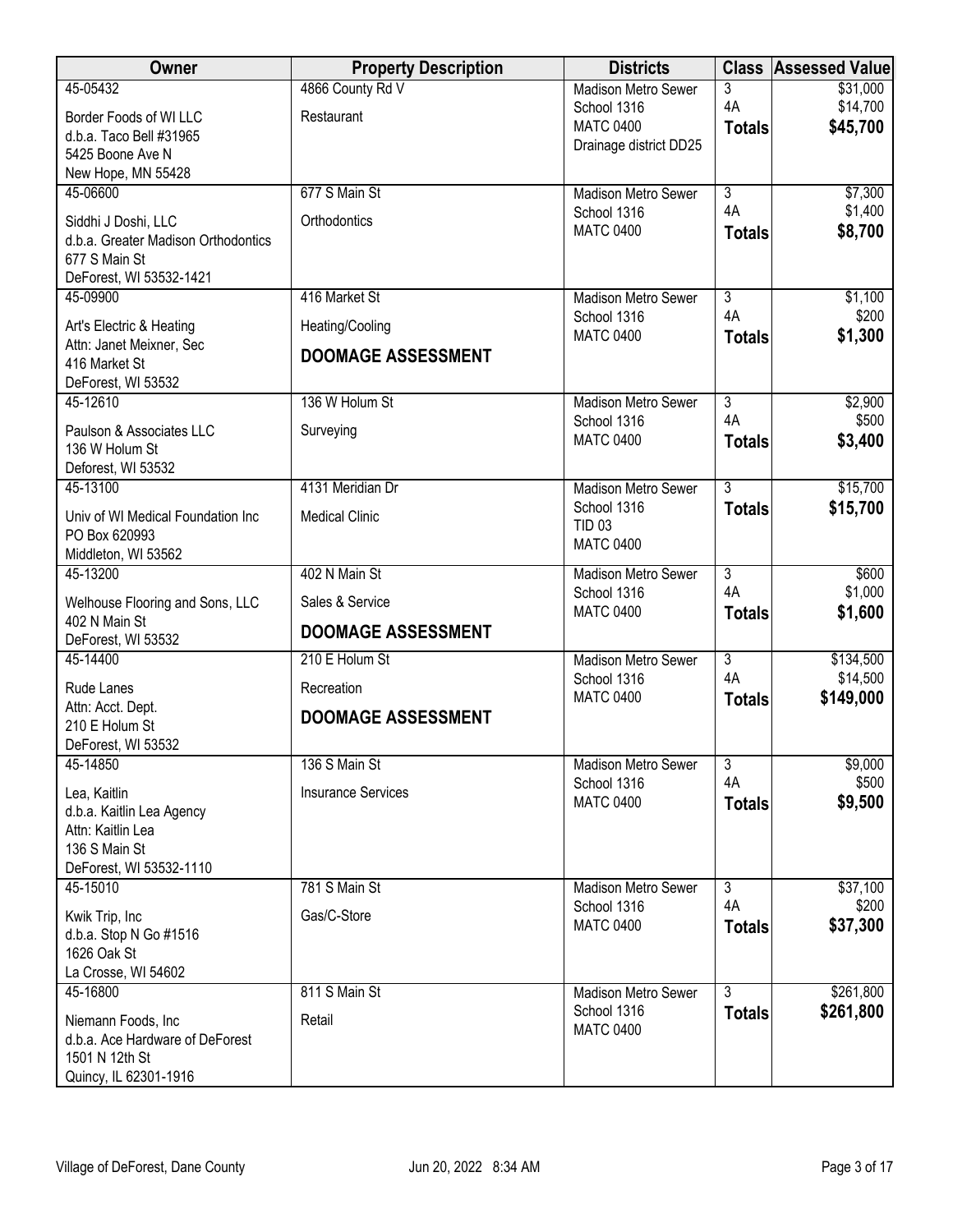| Owner                                                | <b>Property Description</b> | <b>Districts</b>                          | <b>Class</b>        | <b>Assessed Value</b> |
|------------------------------------------------------|-----------------------------|-------------------------------------------|---------------------|-----------------------|
| 45-16890                                             | 621 S Main St               | <b>Madison Metro Sewer</b>                | 3                   | \$336,500             |
| Roundy's Wisconsin                                   | Grocery                     | School 1316                               | 4A                  | \$50,400              |
| d.b.a. Pick N Save                                   |                             | <b>MATC 0400</b>                          | <b>Totals</b>       | \$386,900             |
| Attn: Property Tax - 7th Floor                       |                             |                                           |                     |                       |
| 1014 Vine St                                         |                             |                                           |                     |                       |
| Cincinnati, OH 45202                                 |                             |                                           |                     |                       |
| 45-16920                                             | 208 W North St              | <b>Madison Metro Sewer</b><br>School 1316 | $\overline{3}$      | \$19,400              |
| Timbers of DeForest Inc                              | Bar                         | <b>MATC 0400</b>                          | <b>Totals</b>       | \$19,400              |
| Attn: Ron Miller-Agent                               |                             |                                           |                     |                       |
| 208 W North St<br>DeForest, WI 53532                 |                             |                                           |                     |                       |
| 45-16948                                             | 210 N Main St Unit 103      | <b>Madison Metro Sewer</b>                | $\overline{3}$      | \$91,000              |
|                                                      |                             | School 1316                               | 4A                  | \$500                 |
| DeForest Family Dental, LLC                          | Dentistry                   | <b>MATC 0400</b>                          | <b>Totals</b>       | \$91,500              |
| 210 N Main St Ste 103<br>DeForest, WI 53532          |                             |                                           |                     |                       |
| 45-16959                                             | 981 W North St              | <b>Madison Metro Sewer</b>                | $\overline{3}$      | \$105,200             |
|                                                      |                             | School 1316                               | 4A                  | \$300                 |
| McDonald's #11509 - DP&K Inc<br>Attn: Dion Conn      | Restaurant                  | <b>MATC 0400</b>                          | <b>Totals</b>       | \$105,500             |
| N3250 County Road J                                  |                             |                                           |                     |                       |
| Poynette, WI 53955                                   |                             |                                           |                     |                       |
| 45-16967                                             | 632 Old Indian Trl          | <b>Madison Metro Sewer</b>                | $\overline{3}$      | \$21,300              |
| Mynski Corporation                                   | Preschool                   | School 1316                               | <b>Totals</b>       | \$21,300              |
| d.b.a. Wishingwell Preschool & Child                 |                             | <b>MATC 0400</b>                          |                     |                       |
| Care                                                 |                             |                                           |                     |                       |
| 632 Old Indian Trl                                   |                             |                                           |                     |                       |
| DeForest, WI 53532                                   |                             |                                           |                     |                       |
| 45-16976                                             | 602 W North St              | <b>Madison Metro Sewer</b>                | 3                   | \$2,300               |
| Casey's Marketing Company                            | Gas/C-Store                 | School 1316<br><b>MATC 0400</b>           | <b>Totals</b>       | \$2,300               |
| d.b.a. Casey's General Store                         |                             |                                           |                     |                       |
| 1 SE Convenience Blvd                                |                             |                                           |                     |                       |
| Ankeny, IA 50021<br>45-16980                         | 633 S Main St               | <b>Madison Metro Sewer</b>                | 3                   | \$43,400              |
|                                                      |                             | School 1316                               | 4A                  | \$5,100               |
| Divo Enterprises                                     | Restaurant                  | <b>MATC 0400</b>                          | <b>Totals</b>       | \$48,500              |
| d.b.a. Pizza Hut #30<br>434 S Yellowstone Dr Ste 101 |                             |                                           |                     |                       |
| Madison, WI 53719                                    |                             |                                           |                     |                       |
| 45-16990                                             | (scattered)                 | <b>Madison Metro Sewer</b>                | 4A                  | \$184,700             |
| Waste Management of WI                               | Waste Removal               | School 1316                               | <b>Totals</b>       | \$184,700             |
| Attn: Marvin F. Poer & Co.                           |                             | <b>MATC 0400</b>                          |                     |                       |
| PO Box 802206                                        |                             |                                           |                     |                       |
| Dallas, TX 75380-2206                                |                             |                                           |                     |                       |
| 45-17913                                             | 602 W North St              | <b>Madison Metro Sewer</b>                | $\overline{3}$      | \$57,300              |
| Casey's Marketing Company                            | Gas/C-Store                 | School 1316                               | 4A                  | \$300                 |
| d.b.a. Casey's General Store                         |                             | <b>MATC 0400</b>                          | <b>Totals</b>       | \$57,600              |
| PO Box 54288                                         |                             |                                           |                     |                       |
| Lexington, KY 40555                                  |                             |                                           |                     |                       |
| 45-17929                                             | 612 Burton Blvd             | <b>Madison Metro Sewer</b>                | $\overline{3}$      | \$102,200             |
| <b>Mattel Shared Service Solutions</b>               | Distirbution                | School 1316<br><b>MATC 0400</b>           | 4A<br><b>Totals</b> | \$1,000<br>\$103,200  |
| d.b.a. Ameican Girl Brands LLC                       |                             | Drainage district DD25                    |                     |                       |
| PO Box 1169                                          |                             |                                           |                     |                       |
| East Aurora, NY 14052                                |                             |                                           |                     |                       |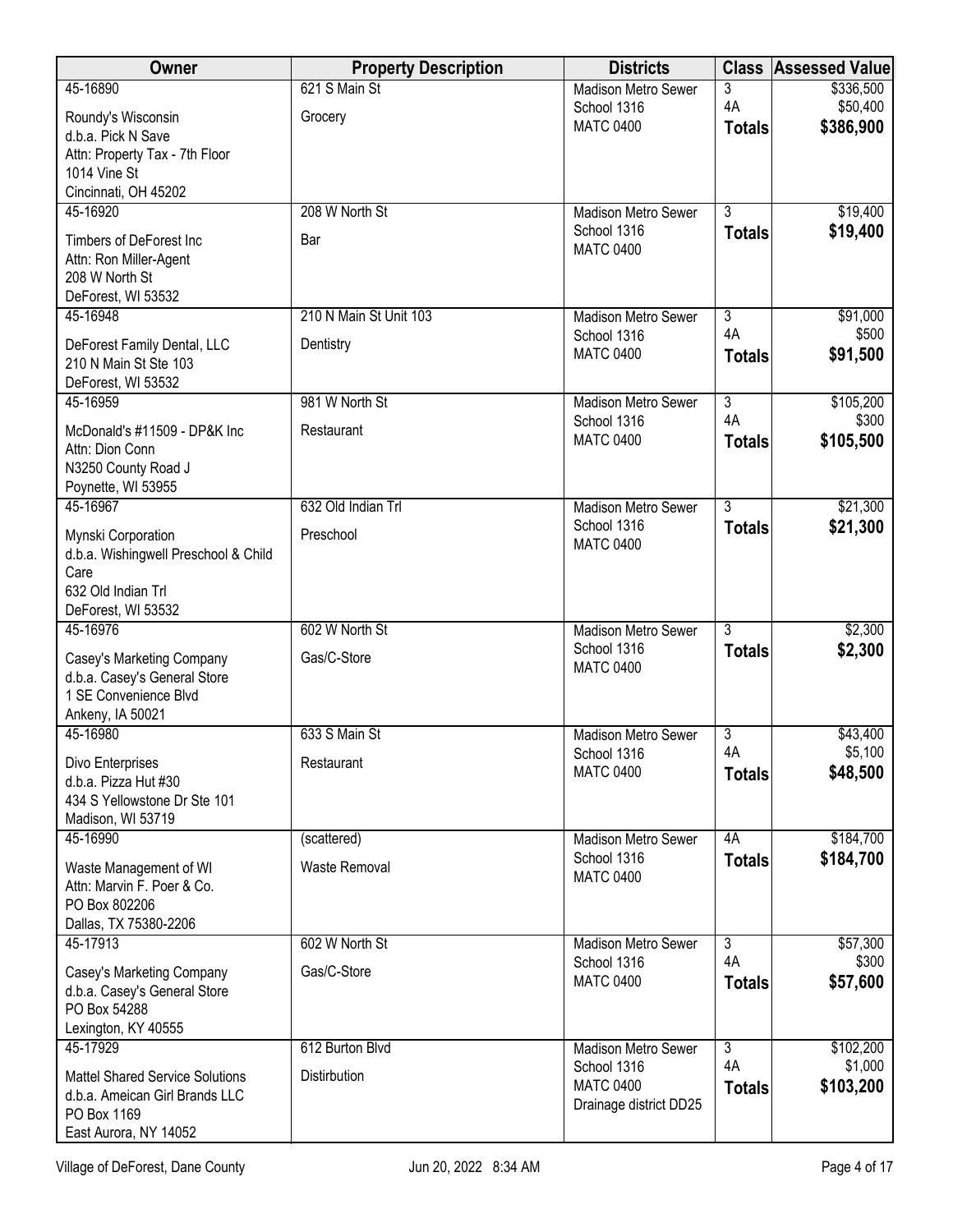| Owner                                                                                               | <b>Property Description</b> | <b>Districts</b>                |                           | <b>Class Assessed Value</b> |
|-----------------------------------------------------------------------------------------------------|-----------------------------|---------------------------------|---------------------------|-----------------------------|
| 45-17972                                                                                            | 635 S Main St               | <b>Madison Metro Sewer</b>      | 3                         | \$18,600                    |
| The Coca-Cola Company<br>Attn: Fountain Property Tax - NAT 8<br>PO Box 1734<br>Atlanta, GA 30301    | <b>Beverages</b>            | School 1316<br><b>MATC 0400</b> | <b>Totals</b>             | \$18,600                    |
| 45-17976                                                                                            | 639 S Main St Unit 103      | <b>Madison Metro Sewer</b>      | $\overline{3}$            | \$300                       |
| Schaefer, John R<br>d.b.a. CSI Construction Services<br>639 S Main St Ste 103<br>DeForest, WI 53532 | Construction                | School 1316<br><b>MATC 0400</b> | 4A<br><b>Totals</b>       | \$100<br>\$400              |
| 45-17982                                                                                            | 505 W North St              | <b>Madison Metro Sewer</b>      | $\overline{3}$            | \$3,300                     |
| DeForest Family Restaurant<br>Attn: DFR Inc.<br>505 W North St<br>DeForest, WI 53532                | Restaurant                  | School 1316<br><b>MATC 0400</b> | 4A<br><b>Totals</b>       | \$400<br>\$3,700            |
| 45-17989                                                                                            | 132 W Holum St              | <b>Madison Metro Sewer</b>      | $\overline{3}$            | \$1,400                     |
| Edward D. Jones & Co., LP<br>d.b.a. Branch Tax #15160<br>PO Box 66528<br>St. Louis, MO 63166-6528   | <b>Financial Services</b>   | School 1316<br><b>MATC 0400</b> | 4A<br><b>Totals</b>       | \$6,700<br>\$8,100          |
| 45-17999                                                                                            | 1525 River Rd               | <b>Madison Metro Sewer</b>      | $\overline{3}$            | \$923,000                   |
| ABS Global Inc<br>1525 River Rd<br>DeForest, WI 53532-0459                                          | <b>Genetic Services</b>     | School 1316<br><b>MATC 0400</b> | 4A<br><b>Totals</b>       | \$14,600<br>\$937,600       |
| 45-18001                                                                                            | (scattered)                 | <b>Madison Metro Sewer</b>      | $\overline{3}$            | \$27,300                    |
| Gordon Flesch Co., Inc/GFC Leasing<br>2675 Research Park Dr<br>Madison, WI 53711-4906               | Leasing                     | School 1316<br><b>MATC 0400</b> | <b>Totals</b>             | \$27,300                    |
| 45-18003                                                                                            | 807 S Main St               | <b>Madison Metro Sewer</b>      | $\overline{3}$            | \$1,900                     |
| Hallmark Marketing Company, LLC<br>Attn: Tax #407<br>PO Box 419479                                  | Retail                      | School 1316<br><b>MATC 0400</b> | <b>Totals</b>             | \$1,900                     |
| Kansas City, MO 64141-6479<br>45-18019                                                              | 117 Commerce St             | <b>Madison Metro Sewer</b>      | $\overline{\overline{3}}$ | \$4,200                     |
| Klawitter, Karen                                                                                    | Bakery                      | School 1316                     | <b>Totals</b>             | \$4,200                     |
| d.b.a. Karen the Cake Lady<br>117 Commerce St<br>DeForest, WI 53532-1522                            | <b>DOOMAGE ASSESSMENT</b>   | <b>MATC 0400</b>                |                           |                             |
| 45-18028                                                                                            | 500 Brule Pkwy              | <b>Madison Metro Sewer</b>      | $\overline{3}$            | \$7,700                     |
| No Run-of-the-Mill Day Care                                                                         | Childcare                   | School 1316<br><b>MATC 0400</b> | <b>Totals</b>             | \$7,700                     |
| Attn: Cindy Mills<br>500 Brule Pkwy<br>DeForest, WI 53532                                           | <b>DOOMAGE ASSESSMENT</b>   |                                 |                           |                             |
| 45-18030                                                                                            | 707 W Lexington Pkwy        | <b>Madison Metro Sewer</b>      | 3                         | \$6,000                     |
| Mowbray, Michael J                                                                                  | Photography                 | School 1316<br><b>MATC 0400</b> | <b>Totals</b>             | \$6,000                     |
| d.b.a. Michael's Photograpy<br>707 W Lexington Pkwy<br>Deforest, WI 53532                           | <b>DOOMAGE ASSESSMENT</b>   |                                 |                           |                             |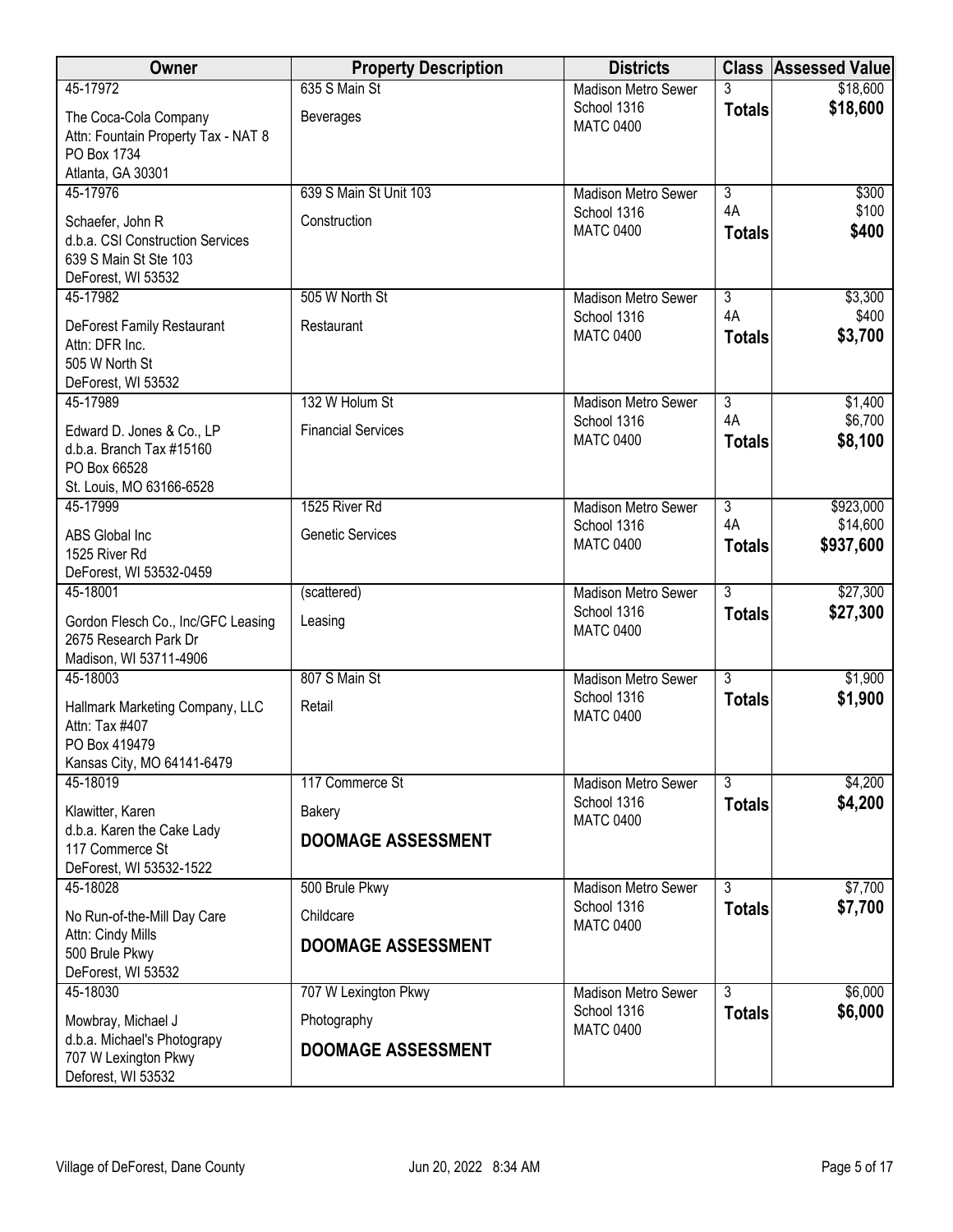| Owner                                               | <b>Property Description</b> | <b>Districts</b>                          | <b>Class</b>         | <b>Assessed Value</b> |
|-----------------------------------------------------|-----------------------------|-------------------------------------------|----------------------|-----------------------|
| 45-18058                                            | 500 Bassett St              | <b>Madison Metro Sewer</b>                | 3                    | \$13,800              |
| Heartland-Deforest Williamstown Bay                 | Apartments                  | School 1316                               | 4A                   | \$300                 |
| <b>LLC</b>                                          |                             | <b>MATC 0400</b>                          | <b>Totals</b>        | \$14,100              |
| 2418 Crossroads Dr Ste 2400                         |                             |                                           |                      |                       |
| Madison, WI 53718-2424                              |                             |                                           |                      |                       |
| 45-18077                                            | 4180 Reardon Rd             | <b>Madison Metro Sewer</b><br>School 1316 | $\overline{3}$<br>4A | \$28,900<br>\$2,500   |
| Heartland Agriculture, LLC                          | Farm Equipment Supplier     | <b>TID 07</b>                             | <b>Totals</b>        | \$31,400              |
| Attn: Accounting Dept.                              |                             | <b>MATC 0400</b>                          |                      |                       |
| 1180 State Highway 7 East                           |                             |                                           |                      |                       |
| Hutchinson, MN 55350<br>45-18083                    | 4160 Reardon Rd             | <b>Madison Metro Sewer</b>                | 3                    | \$2,700               |
|                                                     |                             | School 1316                               | 4A                   | \$19,900              |
| Pomps Tire Service Inc                              | <b>Auto Services</b>        | <b>TID 07</b>                             | <b>Totals</b>        | \$22,600              |
| PO Box 1630                                         |                             | <b>MATC 0400</b>                          |                      |                       |
| Green Bay, WI 54305-1630<br>45-18085                | 4461 Duraform Ln            | <b>Madison Metro Sewer</b>                | $\overline{3}$       | \$12,000              |
|                                                     |                             | School 1316                               | 4A                   | \$3,500               |
| Capital Warehousing, LLC                            | Warehousing                 | <b>MATC 0400</b>                          | <b>Totals</b>        | \$15,500              |
| <b>PO Box 472</b>                                   | <b>DOOMAGE ASSESSMENT</b>   |                                           |                      |                       |
| Neenah, WI 54957-0472<br>45-18100                   | 210 N Main St Unit 204      | <b>Madison Metro Sewer</b>                | $\overline{3}$       | \$1,900               |
|                                                     |                             | School 1316                               | 4A                   | \$7,000               |
| J & B Dental Studio                                 | Dental Laboratory           | <b>MATC 0400</b>                          | <b>Totals</b>        | \$8,900               |
| Attn: Jeffrey Bald<br>210 N Main St Ste 204         | <b>DOOMAGE ASSESSMENT</b>   |                                           |                      |                       |
| DeForest, WI 53532                                  |                             |                                           |                      |                       |
| 45-18112                                            | 4400 State Highway 19       | <b>Madison Metro Sewer</b>                | $\overline{3}$       | \$3,032,500           |
|                                                     |                             | School 1316                               | <b>Totals</b>        | \$3,032,500           |
| Walgreen Co (001)<br>d.b.a. Walgreen Co 00003-W-PPT | Distirbution                | <b>MATC 0400</b>                          |                      |                       |
| 300 Wilmot Rd Ms #3301                              |                             |                                           |                      |                       |
| Deerfield, IL 60015                                 |                             |                                           |                      |                       |
| 45-18162                                            | 720 Little Potato Way       | <b>Madison Metro Sewer</b>                | $\overline{3}$       | \$9,900               |
| A & J Specialty Services                            | Damage Restoration          | School 1316                               | 4A                   | \$2,700               |
| Attn: Kent Rawhouser                                |                             | <b>MATC 0400</b>                          | <b>Totals</b>        | \$12,600              |
| 720 Little Potato Way                               | <b>DOOMAGE ASSESSMENT</b>   |                                           |                      |                       |
| DeForest, WI 53532                                  |                             |                                           |                      |                       |
| 45-18163                                            | 614 Bakke Dr                | <b>Madison Metro Sewer</b>                | $\overline{3}$       | \$4,100               |
| Wisbus Sales LLC                                    | Transportation              | School 1316                               | 4A                   | \$5,500               |
| 614 Bakke Dr                                        |                             | <b>MATC 0400</b>                          | <b>Totals</b>        | \$9,600               |
| DeForest, WI 53532                                  |                             |                                           |                      |                       |
| 45-18164                                            | 119 S Main St               | <b>Madison Metro Sewer</b>                | $\overline{3}$       | \$1,300               |
| Max Sesing Thrivent Financial                       | <b>Financial Services</b>   | School 1316                               | <b>Totals</b>        | \$1,300               |
| Attn: Max Sesing                                    | <b>DOOMAGE ASSESSMENT</b>   | <b>MATC 0400</b>                          |                      |                       |
| 119 S Main St                                       |                             |                                           |                      |                       |
| DeForest, WI 53532-1109                             |                             |                                           |                      |                       |
| 45-18165                                            | 815 S Main St               | <b>Madison Metro Sewer</b><br>School 1316 | $\overline{3}$<br>4A | \$87,800<br>\$4,600   |
| Group Health of South Central Wisconsi              | <b>HMO</b>                  | <b>MATC 0400</b>                          | <b>Totals</b>        | \$92,400              |
| PO Box 419                                          |                             |                                           |                      |                       |
| Deforest, WI 53532                                  |                             |                                           |                      |                       |
| 45-18167                                            | 6485 Blanchars Xing         | <b>Madison Metro Sewer</b><br>School 1316 | $\overline{3}$<br>4A | \$112,600<br>\$800    |
| Event Essentials, Inc                               | <b>Rental Service</b>       | <b>MATC 0400</b>                          | <b>Totals</b>        | \$113,400             |
| 6485 Blanchars Xing                                 |                             |                                           |                      |                       |
| DeForest, WI 53532-9663                             |                             |                                           |                      |                       |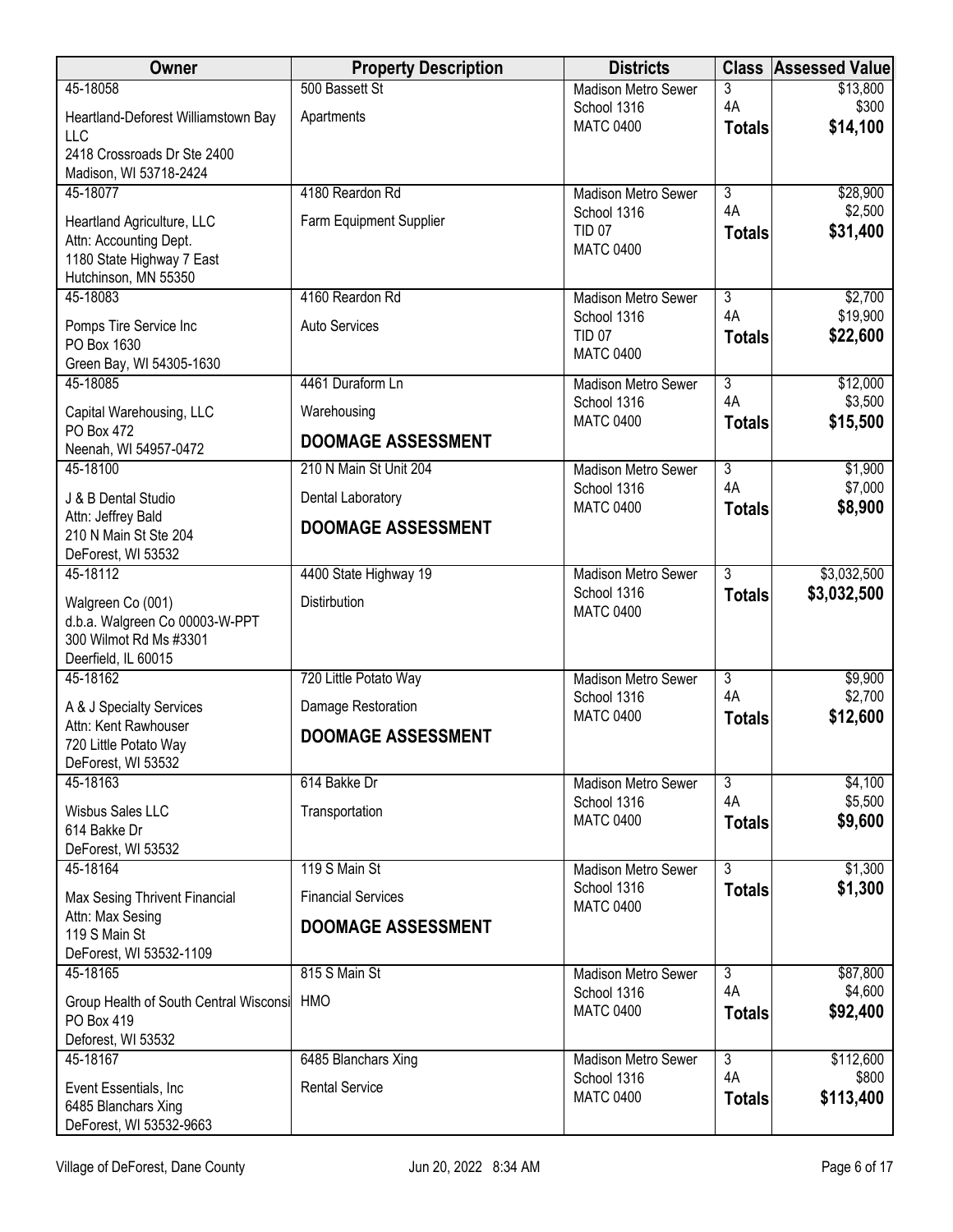| Owner                                                  | <b>Property Description</b> | <b>Districts</b>                          | <b>Class</b>   | <b>Assessed Value</b> |
|--------------------------------------------------------|-----------------------------|-------------------------------------------|----------------|-----------------------|
| 45-18170                                               | (scattered)                 | <b>Madison Metro Sewer</b>                | 4A             | \$3,600               |
| <b>DISH Network LLC</b>                                | Satellite TV                | School 1316<br><b>MATC 0400</b>           | <b>Totals</b>  | \$3,600               |
| Attn: Tax Dept.                                        |                             |                                           |                |                       |
| PO Box 6623<br>Englewood, CO 80155                     |                             |                                           |                |                       |
| 45-18183                                               | (scattered)                 | <b>Madison Metro Sewer</b>                | $\overline{3}$ | \$6,400               |
|                                                        |                             | School 1316                               | <b>Totals</b>  | \$6,400               |
| NuCO2 Supply Co LLC<br>Attn: Tax Dept                  | Leasing                     | <b>MATC 0400</b>                          |                |                       |
| 10 Riverview Dr                                        |                             |                                           |                |                       |
| Dansbury, CT 06810                                     |                             |                                           |                |                       |
| 45-18184                                               | 6485 Blanchars Xing         | <b>Madison Metro Sewer</b>                | $\overline{3}$ | \$12,100              |
| GreatAmerica Financial Services Corp                   | Leasing                     | School 1316                               | <b>Totals</b>  | \$12,100              |
| 625 First St SE Ste 800                                |                             | <b>MATC 0400</b>                          |                |                       |
| Cedar Rapids, IA 52401                                 |                             |                                           |                |                       |
| 45-18206                                               | 6201 Williamsburg Way       | <b>Madison Metro Sewer</b><br>School 1316 | $\overline{3}$ | \$1,500               |
| Wells Fargo Vendor Financial Sevices                   | Leasing                     | <b>TID 02</b>                             | <b>Totals</b>  | \$1,500               |
| <b>LLC</b>                                             |                             | <b>MATC 0400</b>                          |                |                       |
| PO Box 36200<br>Billings, MT 59107-6200                |                             |                                           |                |                       |
| 45-18208                                               | 607 S Main St               | <b>Madison Metro Sewer</b>                | $\overline{3}$ | \$40,100              |
| Family Dollar Stors of Wisconsin, Inc.                 | Retail                      | School 1316                               | 4A             | \$43,100              |
| d.b.a. Family Dollar Store #26599                      |                             | <b>MATC 0400</b>                          | <b>Totals</b>  | \$83,200              |
| PO Box 460389                                          |                             |                                           |                |                       |
| Dept 120                                               |                             |                                           |                |                       |
| Houston, TX 77056                                      |                             |                                           | $\overline{3}$ |                       |
| 45-18220                                               | (scattered)                 | <b>Madison Metro Sewer</b><br>School 1316 | <b>Totals</b>  | \$2,200<br>\$2,200    |
| Quadient Leasing USA Inc                               | Leasing                     | <b>MATC 0400</b>                          |                |                       |
| 478 Wheelers Farms Rd<br>Milford, CT 06461             |                             |                                           |                |                       |
| 45-18225                                               | 821 S Main St               | <b>Madison Metro Sewer</b>                | $\overline{3}$ | \$800                 |
| <b>National Entertainment Network</b>                  | Leasing                     | School 1316                               | <b>Totals</b>  | \$800                 |
| 246 S Taylor Ave Unit 200                              |                             | <b>MATC 0400</b>                          |                |                       |
| Louisville, CO 80027-3603                              |                             |                                           |                |                       |
| 45-18235                                               | 807 S Main St               | Madison Metro Sewer                       | 3              | \$134,700             |
| Walgreen Co (001)                                      | Retail                      | School 1316                               | 4A             | \$500                 |
| d.b.a. Walgreen Co 09740-S-PPT                         |                             | <b>MATC 0400</b>                          | <b>Totals</b>  | \$135,200             |
| 300 Wilmot Rd Ms #3301                                 |                             |                                           |                |                       |
| Deerfield, IL 60015<br>45-18239                        | 4349 Duraform Ln            | <b>Madison Metro Sewer</b>                | $\overline{3}$ | \$5,700               |
|                                                        |                             | School 1316                               | 4A             | \$500                 |
| ABC Supply Co Inc Store #329<br>Attn: Marvin Poer & Co | Retail                      | <b>MATC 0400</b>                          | <b>Totals</b>  | \$6,200               |
| PO Box 802206                                          |                             |                                           |                |                       |
| Dallas, TX 75380-2206                                  |                             |                                           |                |                       |
| 45-18245                                               | (scattered)                 | Madison Metro Sewer                       | $\overline{3}$ | \$6,700               |
| DirecTV, LLC                                           | Satellite TV                | School 1316                               | <b>Totals</b>  | \$6,700               |
| Attn: Kroll LLC                                        |                             | <b>MATC 0400</b>                          |                |                       |
| PO Box 2789                                            |                             |                                           |                |                       |
| Addison, TX 75001                                      |                             |                                           |                |                       |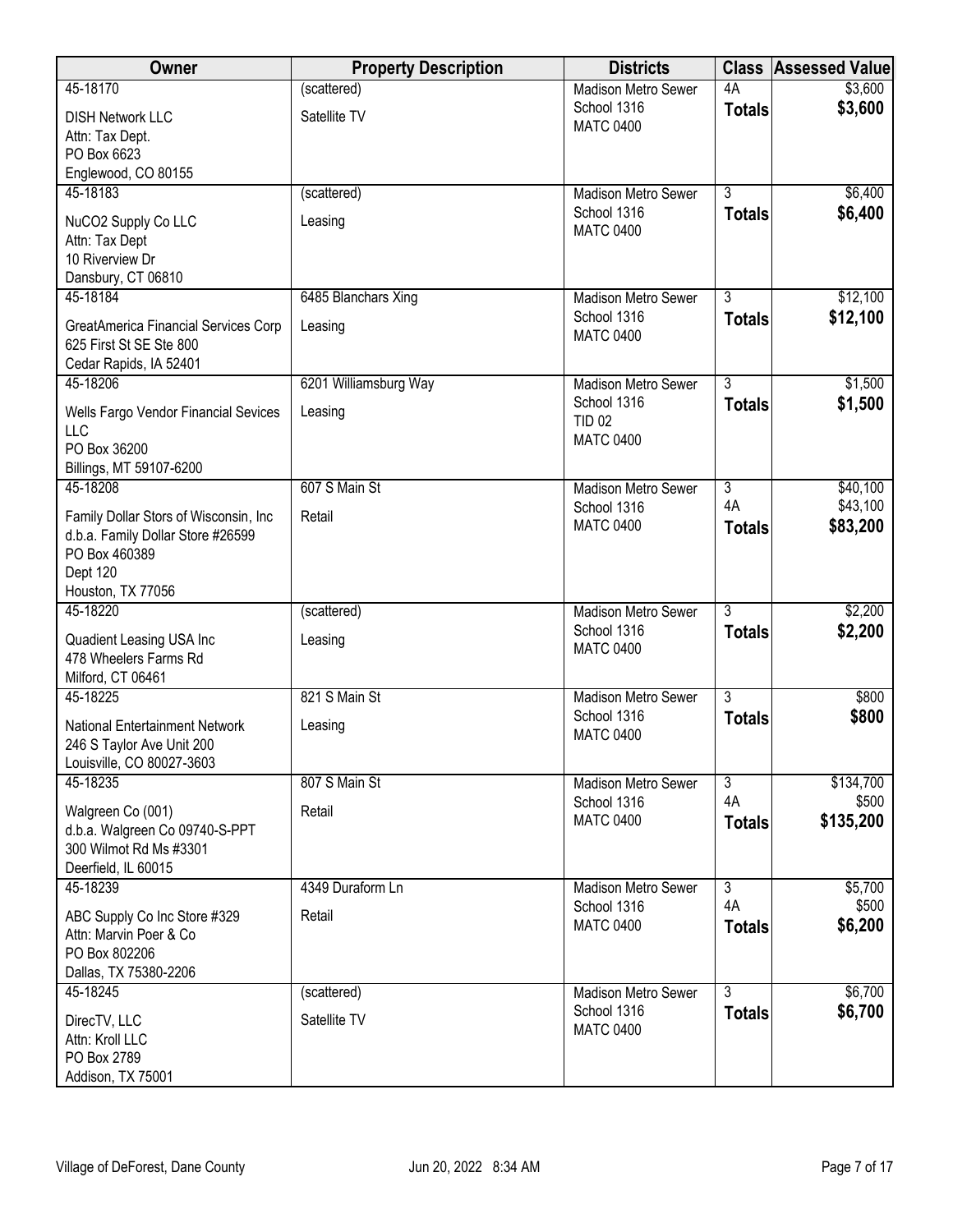| Owner                                              | <b>Property Description</b> | <b>Districts</b>                          |                      | <b>Class Assessed Value</b> |
|----------------------------------------------------|-----------------------------|-------------------------------------------|----------------------|-----------------------------|
| 4518249                                            | (scattered)                 | <b>Madison Metro Sewer</b>                | 3                    | \$8,600                     |
| Wabasha Leasing                                    | Leasing                     | School 1316<br><b>MATC 0400</b>           | <b>Totals</b>        | \$8,600                     |
| Attn: Ducharme, Mcmillen & Assoc.                  |                             |                                           |                      |                             |
| PO Box 80615<br>Indianapolis, IN 46280             |                             |                                           |                      |                             |
| 45-18250                                           | 128 Commerce St             | <b>Madison Metro Sewer</b>                | $\overline{3}$       | \$3,800                     |
| Degnan Design Builders, Inc                        | Contractor                  | School 1316                               | <b>Totals</b>        | \$3,800                     |
| 128 Commerce St                                    |                             | <b>MATC 0400</b>                          |                      |                             |
| DeForest, WI 53532                                 |                             |                                           |                      |                             |
| 45-18256                                           | 104 Murray St Unit A        | <b>Madison Metro Sewer</b>                | $\overline{3}$       | \$1,400                     |
| Jardine Law Office LLC                             | Attorney                    | School 1316<br><b>MATC 0400</b>           | 4A<br><b>Totals</b>  | \$100<br>\$1,500            |
| 104 Murray St Unit A                               | <b>DOOMAGE ASSESSMENT</b>   |                                           |                      |                             |
| DeForest, WI 53532-1509<br>45-18257                | 200 S Main St               | <b>Madison Metro Sewer</b>                | $\overline{3}$       | \$10,500                    |
|                                                    |                             | School 1316                               | 4A                   | \$100                       |
| Tesar Law Group, SC<br>200 S Main St               | Attorney                    | <b>MATC 0400</b>                          | <b>Totals</b>        | \$10,600                    |
| Deforest, WI 53532                                 |                             |                                           |                      |                             |
| 45-18259                                           | 819 S Main St               | <b>Madison Metro Sewer</b>                | $\overline{3}$       | \$9,300                     |
| Avallon & Associates, LLC                          | Accounting                  | School 1316                               | 4A                   | \$200                       |
| PO Box 513                                         |                             | <b>MATC 0400</b>                          | <b>Totals</b>        | \$9,500                     |
| DeForest, WI 53532-0513                            |                             |                                           |                      |                             |
| 45-18260                                           | 142 Market St               | <b>Madison Metro Sewer</b><br>School 1316 | $\overline{3}$<br>4A | \$19,700<br>\$28,800        |
| Aranda Fuentes, LLC                                | Restaurant                  | <b>MATC 0400</b>                          | <b>Totals</b>        | \$48,500                    |
| d.b.a. Aranda's Mexican Retaurant<br>142 Market St | <b>DOOMAGE ASSESSMENT</b>   |                                           |                      |                             |
| DeForest, WI 53532                                 |                             |                                           |                      |                             |
| 45-18264                                           | 801 Brook St                | <b>Madison Metro Sewer</b>                | $\overline{3}$       | \$9,200                     |
| Ten Fingers Guitar                                 | Music Instruction           | School 1316                               | <b>Totals</b>        | \$9,200                     |
| 801 Brook St                                       |                             | <b>MATC 0400</b>                          |                      |                             |
| DeForest, WI 53532                                 |                             |                                           |                      |                             |
| 45-18265                                           | 104 Murray St               | <b>Madison Metro Sewer</b><br>School 1316 | 3<br><b>Totals</b>   | \$400<br>\$400              |
| Jim Miller State Farm Insurance                    | <b>Insurance Services</b>   | <b>MATC 0400</b>                          |                      |                             |
| 104 Murray St<br>DeForest, WI 53532-1387           | <b>DOOMAGE ASSESSMENT</b>   |                                           |                      |                             |
| 45-18278                                           | 116 Vinburn Rd              | <b>Madison Metro Sewer</b>                | $\overline{3}$       | \$3,600                     |
| C.C. of Madison, Inc.                              | Salon                       | School 1316                               | 4A                   | \$3,400                     |
| d.b.a. Cost Cutters                                |                             | <b>MATC 0400</b>                          | <b>Totals</b>        | \$7,000                     |
| 1001 Fourier Dr Ste 200                            |                             |                                           |                      |                             |
| Madison, WI 53717-1958<br>45-18296                 | 615 S Main St               | <b>Madison Metro Sewer</b>                | $\overline{3}$       | \$3,800                     |
|                                                    |                             | School 1316                               | 4A                   | \$37,600                    |
| Anytime Fitness LLC<br>615 S Main St               | <b>Fitness</b>              | <b>MATC 0400</b>                          | <b>Totals</b>        | \$41,400                    |
| DeForest, WI 53532                                 | <b>DOOMAGE ASSESSMENT</b>   |                                           |                      |                             |
| 45-18298                                           | 1525 River Rd               | <b>Madison Metro Sewer</b>                | $\overline{3}$       | \$21,100                    |
| De Lage Landen Financial Services Inc              | Leasing                     | School 1316                               | <b>Totals</b>        | \$21,100                    |
| Attn: Tax Dept.                                    |                             | <b>MATC 0400</b>                          |                      |                             |
| 1111 Old Eagle School Rd<br>Wayne, PA 19087        |                             |                                           |                      |                             |
|                                                    |                             |                                           |                      |                             |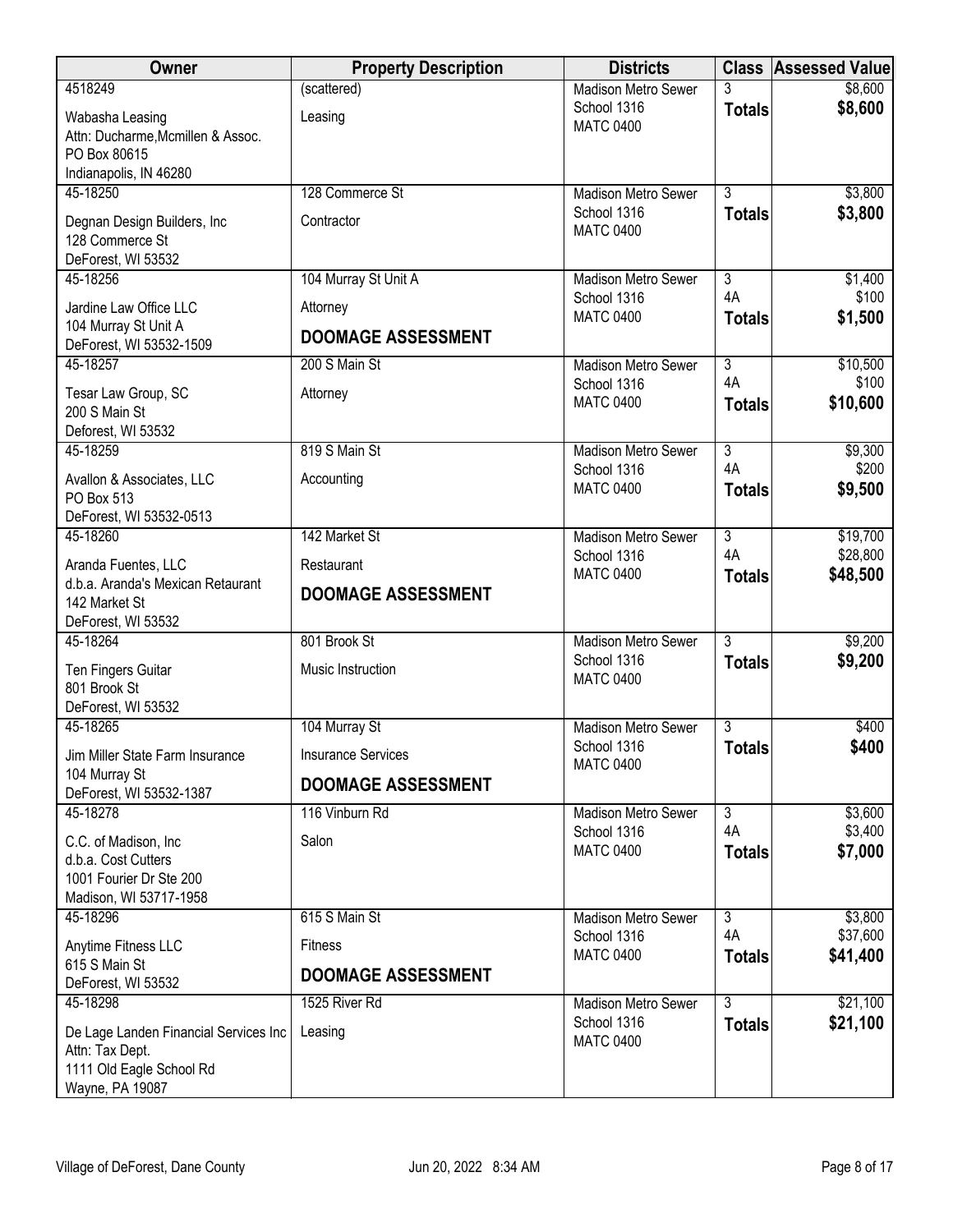| Owner                                     | <b>Property Description</b> | <b>Districts</b>                          | <b>Class</b>                    | Assessed Value       |
|-------------------------------------------|-----------------------------|-------------------------------------------|---------------------------------|----------------------|
| 45-18306                                  | (scattered)                 | <b>Madison Metro Sewer</b>                | 3                               | \$600                |
| Farmer Bros. Co.                          | Leasing                     | School 1316<br><b>MATC 0400</b>           | <b>Totals</b>                   | \$600                |
| Attn: Tax Dept<br>1912 Farmer Brothers Dr |                             |                                           |                                 |                      |
| Northlake, TX 76262                       |                             |                                           |                                 |                      |
| 45-18312                                  | 505 Stokely Dr              | <b>Madison Metro Sewer</b>                | $\overline{3}$                  | \$52,700             |
| Spectrum Brands Inc.                      |                             | School 1316<br><b>MATC 0400</b>           | 4A                              | \$425,200            |
| Attn: Tax Dept.                           |                             |                                           | <b>Totals</b>                   | \$477,900            |
| PO Box 620992<br>Middleton, WI 53562-0992 |                             |                                           |                                 |                      |
| 45-18315                                  | 7123 North Towne Rd         | <b>Madison Metro Sewer</b>                | $\overline{3}$                  | \$8,700              |
| Club <sub>51</sub>                        | Bar/Restaurant              | School 1316                               | <b>Totals</b>                   | \$8,700              |
| Attn: Connie Faust & Scott Norton         |                             | <b>MATC 0400</b>                          |                                 |                      |
| 701 E North St                            |                             |                                           |                                 |                      |
| DeForest, WI 53532<br>45-18318            | 800 Burton Blvd             | <b>Madison Metro Sewer</b>                | $\overline{3}$                  | \$39,900             |
| Loffredo Fresh Produce Co.                | Distirbution                | School 1316                               | 4A                              | \$57,100             |
| 4001 SW 63rd St                           |                             | <b>MATC 0400</b>                          | <b>Totals</b>                   | \$97,000             |
| Des Moines, IA 50321                      |                             |                                           |                                 |                      |
| 45-18319                                  | 4111 Meridian Dr            | <b>Madison Metro Sewer</b><br>School 1316 | $\overline{3}$<br>4A            | \$1,700<br>\$1,100   |
| Southside Tire Co                         | Auto Services               | <b>TID 03</b>                             | <b>Totals</b>                   | \$2,800              |
| N2453 State Hwy 45 S<br>Antigo, WI 54409  |                             | <b>MATC 0400</b>                          |                                 |                      |
| 45-18321                                  | 4200 Savannah Dr            | <b>Madison Metro Sewer</b>                | $\overline{3}$                  | \$71,800             |
| Meriter Hospital Inc                      | <b>Medical Services</b>     | School 1316                               | 4A                              | \$4,700              |
| Attn: Treasury Services Dept              |                             | <b>TID 02</b><br><b>MATC 0400</b>         | <b>Totals</b>                   | \$76,500             |
| 202 S Park St<br>Madison, WI 53715        |                             |                                           |                                 |                      |
| 45-18322                                  | 4021 Meridian Dr            | <b>Madison Metro Sewer</b>                | $\overline{3}$                  | \$103,300            |
| Settlers Bank                             | <b>Financial Services</b>   | School 1316                               | 4A                              | \$46,200             |
| 4021 Meridian Dr                          |                             | <b>TID 03</b><br><b>MATC 0400</b>         | <b>Totals</b>                   | \$149,500            |
| Windsor, WI 53598                         |                             |                                           | $\overline{\overline{3}}$       |                      |
| 45-18325                                  | (scattered)                 | Madison Metro Sewer<br>School 1316        | <b>Totals</b>                   | \$15,400<br>\$15,400 |
| <b>ADT LLC</b><br>Attn: Prop Tax Dept     | <b>Security Services</b>    | <b>MATC 0400</b>                          |                                 |                      |
| PO Box 54767                              |                             |                                           |                                 |                      |
| Lexington, KY 40555                       |                             |                                           |                                 |                      |
| 45-18326                                  | 529 Trailside Dr            | <b>Madison Metro Sewer</b><br>School 1316 | $\overline{3}$<br><b>Totals</b> | \$4,800<br>\$4,800   |
| Ricoh USA Inc<br>PO Box 3850              | Leasing                     | <b>MATC 0400</b>                          |                                 |                      |
| Manchester, NH 03105-3850                 |                             | Drainage district DD25                    |                                 |                      |
| 45-18327                                  | 813 Burton Blvd             | <b>Madison Metro Sewer</b>                | $\overline{3}$                  | \$5,600              |
| Fortune International, LLC                | Seafood Fulfillment Center  | School 1316<br><b>MATC 0400</b>           | 4A                              | \$4,500<br>\$10,100  |
| 1068 W South Thorndale Ave                | <b>DOOMAGE ASSESSMENT</b>   |                                           | <b>Totals</b>                   |                      |
| Bensenville, IL 60106-1142<br>45-18335    | (scattered)                 | <b>Madison Metro Sewer</b>                | 4A                              | \$189,700            |
| CHEP USA                                  | Pallets                     | School 1316                               | <b>Totals</b>                   | \$189,700            |
| Attn: Marvin F. Poer & Co.                |                             | <b>MATC 0400</b>                          |                                 |                      |
| 5897 Windward Pkwy                        |                             |                                           |                                 |                      |
| Alpharetta, GA 30005                      |                             |                                           |                                 |                      |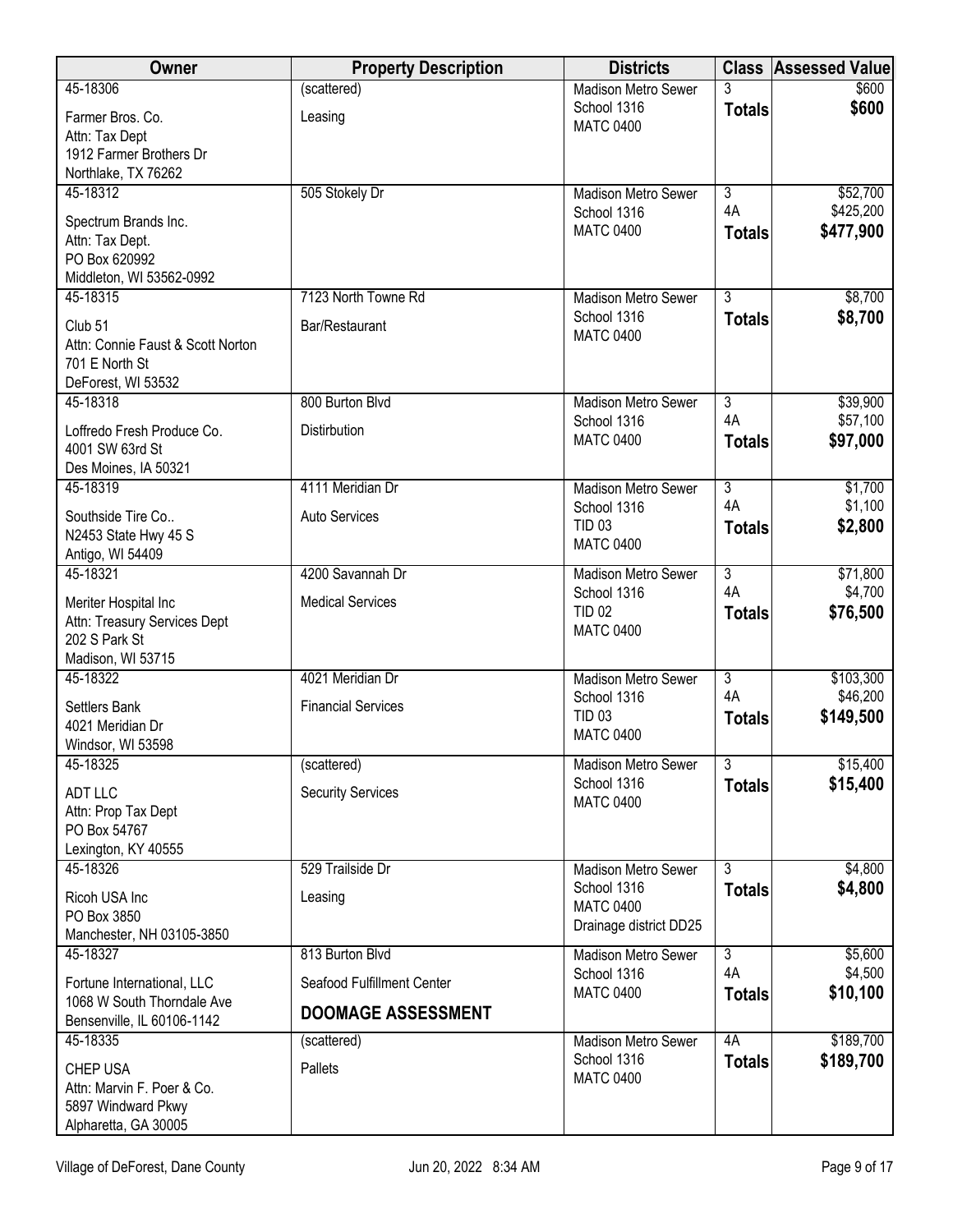| 117 E Holum St<br>45-18345<br><b>Madison Metro Sewer</b><br>3                                        | \$3,800            |
|------------------------------------------------------------------------------------------------------|--------------------|
|                                                                                                      |                    |
| 4A<br>School 1316<br>Dance Studio<br>Ultimate Leap Dance Center<br><b>MATC 0400</b>                  | \$3,500<br>\$7,300 |
| <b>Totals</b><br>117 E Holum St                                                                      |                    |
| DeForest, WI 53532<br>45-18351<br>$\overline{3}$<br><b>Madison Metro Sewer</b>                       | \$1,700            |
| (scattered)<br>School 1316<br><b>Totals</b>                                                          | \$1,700            |
| James Leasing, LLC<br>Leasing<br><b>MATC 0400</b>                                                    |                    |
| 3375 Intertech Dr<br>Brookfield, WI 53045                                                            |                    |
| 7125 River Rd<br>45-18360<br>$\overline{3}$<br><b>Madison Metro Sewer</b>                            | \$12,500           |
| 4A<br>School 1316<br>Martial Arts Program<br>Midwest Professional Karate LLC                         | \$200              |
| <b>TID 09</b><br><b>Totals</b><br>d.b.a. MPK                                                         | \$12,700           |
| <b>MATC 0400</b><br>518 Brule Pkwy                                                                   |                    |
| DeForest, WI 53532                                                                                   |                    |
| $\overline{3}$<br>45-18362<br>4300 Duraform Ln<br><b>Madison Metro Sewer</b>                         | \$90,000           |
| School 1316<br><b>Totals</b><br><b>Complete Mobile Dentistry</b><br>Dentistry<br><b>TID 04</b>       | \$90,000           |
| 4300 Duraform Ln<br><b>MATC 0400</b><br><b>DOOMAGE ASSESSMENT</b><br>Windsor, WI 53598               |                    |
| 45-18364<br>100 E Holum St<br>$\overline{3}$<br><b>Madison Metro Sewer</b>                           | \$31,200           |
| 4A<br>School 1316<br>Norske Nook<br>Restaurant                                                       | \$10,600           |
| <b>MATC 0400</b><br><b>Totals</b><br>PO Box 1006                                                     | \$41,800           |
| Eau Claire, WI 54702-1006                                                                            |                    |
| 611 S Main St<br>$\overline{3}$<br>45-18367<br><b>Madison Metro Sewer</b><br>4A                      | \$900<br>\$33,600  |
| School 1316<br>Papa Murphy<br>Restaurant<br><b>MATC 0400</b><br><b>Totals</b>                        | \$34,500           |
| 125 S Sibley Ave Ste 1                                                                               |                    |
| Litchfield, MN 55355<br>4349 Duraform Ln<br>$\overline{3}$<br>45-18370<br><b>Madison Metro Sewer</b> | \$200              |
| 4A<br>School 1316                                                                                    | \$20,200           |
| McKesson Medical Surgical<br><b>MATC 0400</b><br><b>Totals</b><br>Attn: Tax Dept                     | \$20,400           |
| PO Box 819068                                                                                        |                    |
| Dallas, TX 75381                                                                                     |                    |
| 45-18371<br>4349 Duraform Ln<br><b>Madison Metro Sewer</b><br>4A                                     | \$14,600           |
| School 1316<br><b>Totals</b><br>McKesson Corporate Technologies                                      | \$14,600           |
| <b>MATC 0400</b><br>Attn: Tax Dept                                                                   |                    |
| PO Box 819068                                                                                        |                    |
| Dallas, TX 75381<br>45-18372<br>(scattered)<br><b>Madison Metro Sewer</b><br>4A                      | \$1,200            |
| School 1316<br><b>Totals</b>                                                                         | \$1,200            |
| <b>Outdoor Advertising</b><br>Lamar Advertising of Janesville<br><b>MATC 0400</b><br>PO Box 66338    |                    |
| Baton Rouge, LA 70896                                                                                |                    |
| $\overline{3}$<br>45-18373<br>(scattered)<br><b>Madison Metro Sewer</b>                              | \$2,900            |
| 4A<br>School 1316<br>DS Services of America, Inc.<br>Leasing                                         | \$6,000            |
| <b>MATC 0400</b><br><b>Totals</b><br>d.b.a. Primo Water North America                                | \$8,900            |
| 4221 W Boy Scout Blvd                                                                                |                    |
| Tampa, FL 33607                                                                                      |                    |
| 45-18374<br>813 Burton Blvd<br>$\overline{3}$<br><b>Madison Metro Sewer</b><br>4A<br>School 1316     | \$3,800<br>\$100   |
| Sales & Service<br>Grand Appliance & TV<br><b>MATC 0400</b><br><b>Totals</b>                         | \$3,900            |
| 10301 Enterprise Way<br>Sturtevant, WI 53177                                                         |                    |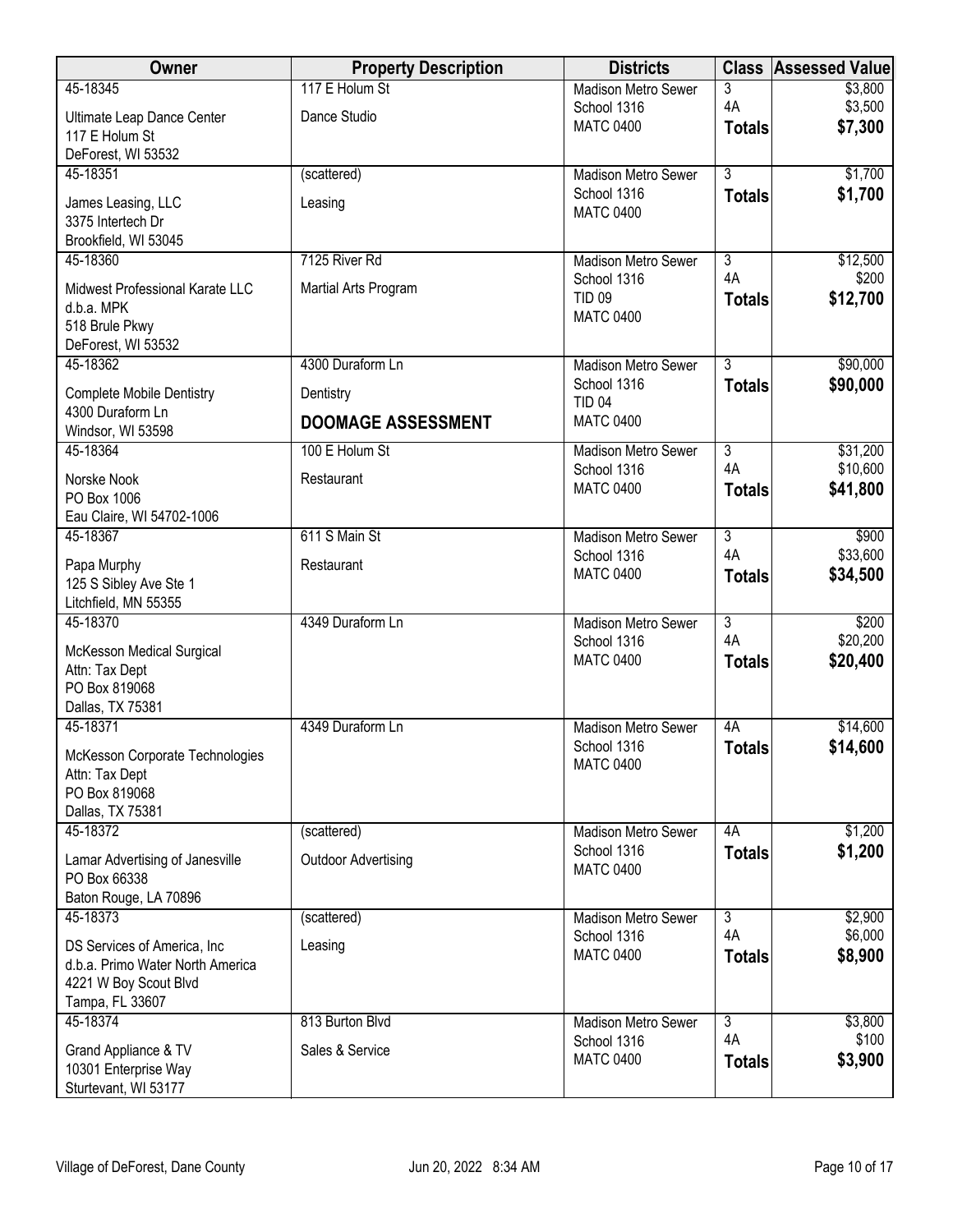| <b>Owner</b>                                     | <b>Property Description</b> | <b>Districts</b>                          |                      | <b>Class Assessed Value</b> |
|--------------------------------------------------|-----------------------------|-------------------------------------------|----------------------|-----------------------------|
| 45-18377                                         | 502 Nelson Ct               | <b>Madison Metro Sewer</b>                | 3                    | \$30,000                    |
| Madison Family Dental Associates SC              | Dentistry                   | School 1316                               | 4A                   | \$15,900                    |
| 5709 Odana Rd                                    |                             | <b>MATC 0400</b>                          | <b>Totals</b>        | \$45,900                    |
| Madison, WI 53719-1209                           |                             |                                           |                      |                             |
| 45-18383                                         | 136 Ethun PI                | <b>Madison Metro Sewer</b>                | $\overline{3}$       | \$1,700                     |
| Edward D. Jones & Co., LP                        | <b>Financial Services</b>   | School 1316                               | 4A                   | \$11,100                    |
| d.b.a. Branch Tax #85166                         |                             | <b>MATC 0400</b>                          | <b>Totals</b>        | \$12,800                    |
| PO Box 66528                                     |                             |                                           |                      |                             |
| St Louis, MO 63166-6528                          |                             |                                           |                      |                             |
| 45-18385                                         | 4141 Savannah Dr            | <b>Madison Metro Sewer</b><br>School 1316 | $\overline{3}$<br>4A | \$7,900<br>\$5,200          |
| Atlas Resources LLC                              | Assisted Living             | <b>TID 02</b>                             | <b>Totals</b>        | \$13,100                    |
| PO Box 46010                                     | <b>DOOMAGE ASSESSMENT</b>   | <b>MATC 0400</b>                          |                      |                             |
| Madison, WI 53744                                |                             |                                           |                      |                             |
| 45-18387                                         | 332 E Holum St              | <b>Madison Metro Sewer</b><br>School 1316 | $\overline{3}$       | \$2,600                     |
| Hair By Amanda LLC                               | Salon                       | <b>MATC 0400</b>                          | <b>Totals</b>        | \$2,600                     |
| Attn: Amanda Atkinson                            |                             |                                           |                      |                             |
| 316 Harvard Dr                                   |                             |                                           |                      |                             |
| DeForest, WI 53532<br>45-18388                   | 4190 Bear Tree Pkwy         | <b>Madison Metro Sewer</b>                | $\overline{3}$       | \$31,500                    |
|                                                  |                             | School 1316                               | <b>Totals</b>        | \$31,500                    |
| Miller-Bradford & Risberg Inc                    |                             | <b>TID 07</b>                             |                      |                             |
| W250 N6851 State Highway 164<br>Sussex, WI 53089 | <b>DOOMAGE ASSESSMENT</b>   | <b>MATC 0400</b>                          |                      |                             |
| 45-18389                                         | (scattered)                 | <b>Madison Metro Sewer</b>                | $\overline{3}$       | \$200                       |
|                                                  |                             | School 1316                               | <b>Totals</b>        | \$200                       |
| S&D Coffee Inc                                   | Wholesale                   | <b>MATC 0400</b>                          |                      |                             |
| 2500 Westfield Dr Bldg 1<br><b>Ste 202</b>       |                             |                                           |                      |                             |
| Elgin, IL 60124                                  |                             |                                           |                      |                             |
| 45-18392                                         | 204 Columbia Ave            | <b>Madison Metro Sewer</b>                | $\overline{3}$       | \$26,600                    |
| <b>DeForest Fitness</b>                          | Fitness                     | School 1316                               | 4A                   | \$11,500                    |
| d.b.a. Crossfit DeForest                         |                             | <b>MATC 0400</b>                          | <b>Totals</b>        | \$38,100                    |
| 204 Columbia Ave                                 |                             |                                           |                      |                             |
| DeForest, WI 53532                               |                             |                                           |                      |                             |
| 45-18393                                         | (scattered)                 | <b>Madison Metro Sewer</b>                | $\overline{3}$       | \$3,000                     |
| Great Lakes Coca-Cola Distribution LLC           | Beverages                   | School 1316                               | <b>Totals</b>        | \$3,000                     |
| Attn: Tax Dept                                   |                             | <b>MATC 0400</b>                          |                      |                             |
| 6250 N River Rd Ste 9000                         |                             |                                           |                      |                             |
| Rosemont, IL 60018                               |                             |                                           |                      |                             |
| 45-18406                                         | 801 Little Potato Way       | <b>Madison Metro Sewer</b><br>School 1316 | $\overline{3}$       | \$21,300<br>\$21,300        |
| Manufacturer Services Group                      | Leasing                     | <b>TID 06</b>                             | <b>Totals</b>        |                             |
| Attn: Property Tax Compliance                    |                             | <b>MATC 0400</b>                          |                      |                             |
| PO Box 36200<br>Billings, MT 59107               |                             |                                           |                      |                             |
| 45-18413                                         | 749 Little Potato Way       | <b>Madison Metro Sewer</b>                | 4A                   | \$20,400                    |
|                                                  |                             | School 1316                               | <b>Totals</b>        | \$20,400                    |
| Adams Outdoor Advertising Inc                    | <b>Outdoor Advertising</b>  | <b>TID 06</b>                             |                      |                             |
| 102 E Badger Rd<br>Madison, WI 53713             |                             | <b>MATC 0400</b>                          |                      |                             |
| 45-18414                                         | 6434 North Towne Rd         | <b>Madison Metro Sewer</b>                | 4A                   | \$167,900                   |
|                                                  |                             | School 1316                               | <b>Totals</b>        | \$167,900                   |
| Adams Outdoor Advertising Inc<br>102 E Badger Rd | <b>Outdoor Advertising</b>  | <b>TID 04</b>                             |                      |                             |
| Madison, WI 53713                                |                             | <b>MATC 0400</b>                          |                      |                             |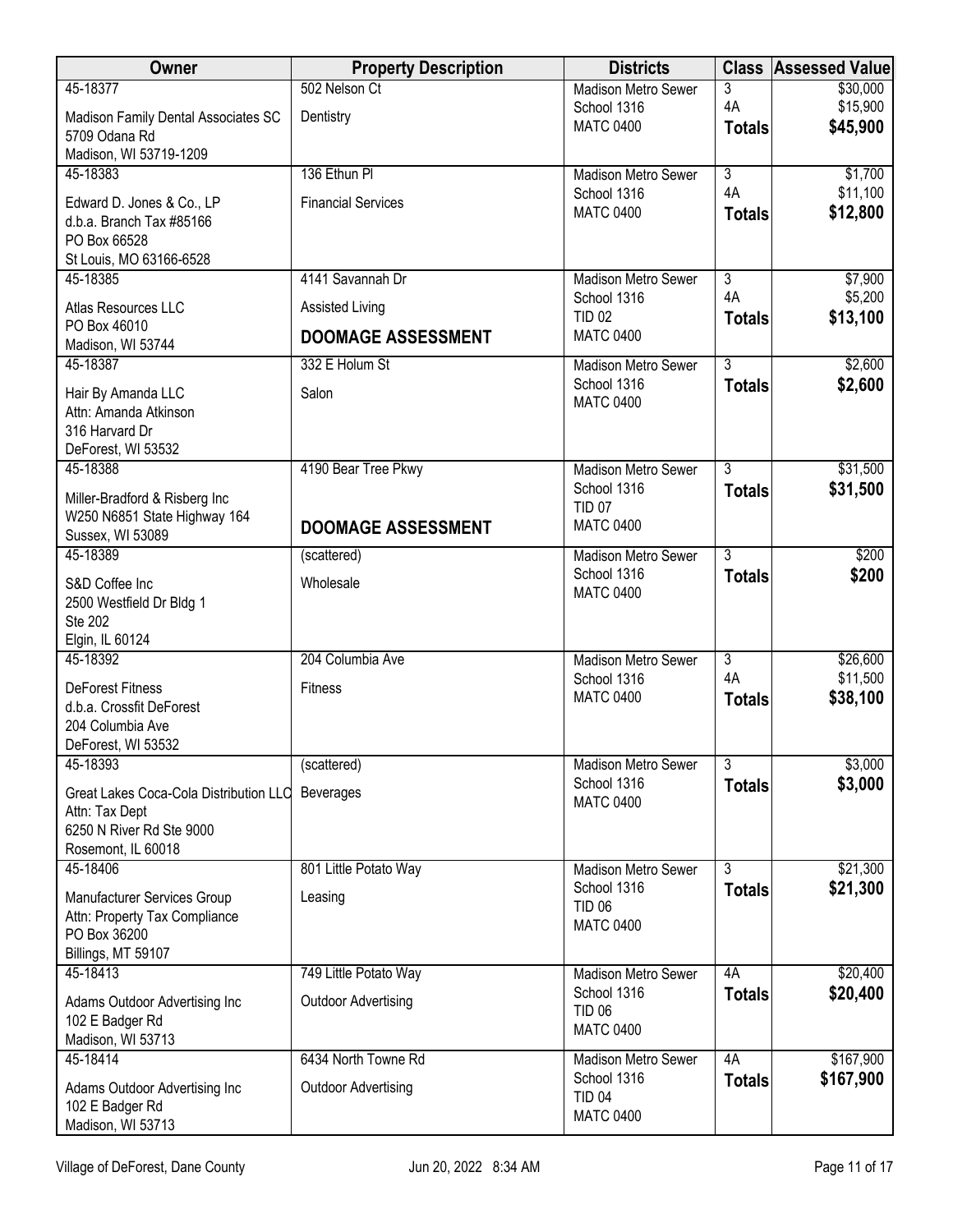| Owner                                   | <b>Property Description</b> | <b>Districts</b>                          |                                 | <b>Class Assessed Value</b> |
|-----------------------------------------|-----------------------------|-------------------------------------------|---------------------------------|-----------------------------|
| 45-18416                                | 801 Little Potato Way       | <b>Madison Metro Sewer</b>                | 3                               | \$143,800                   |
| Little Potato Company                   | <b>Food Processing</b>      | School 1316<br><b>TID 06</b>              | 4A<br><b>Totals</b>             | \$81,000<br>\$224,800       |
| Attn: Sterling Office and Lllp          | <b>DOOMAGE ASSESSMENT</b>   | <b>MATC 0400</b>                          |                                 |                             |
| PO Box 2108<br>Fargo, ND 58107-2108     |                             |                                           |                                 |                             |
| 45-18418                                | 4165 Timothy Ct             | <b>Madison Metro Sewer</b>                | $\overline{3}$                  | \$49,000                    |
| Yahara Living Learning Center, LLC      | Childcare                   | School 1316                               | <b>Totals</b>                   | \$49,000                    |
| Attn: Macy Buhler                       | <b>DOOMAGE ASSESSMENT</b>   | <b>MATC 0400</b>                          |                                 |                             |
| 4165 Timothy Ct                         |                             |                                           |                                 |                             |
| DeForest, WI 53532<br>45-18419          | 4848 County Rd V            | <b>Madison Metro Sewer</b>                | $\overline{3}$                  | \$171,100                   |
|                                         |                             | School 1316                               | 4A                              | \$200                       |
| Kwik Trip, Inc<br>d.b.a. Kwik Trip #557 | Gas/C-Store                 | <b>TID 09</b>                             | <b>Totals</b>                   | \$171,300                   |
| 1626 Oak St                             |                             | <b>MATC 0400</b>                          |                                 |                             |
| La Crosse, WI 54603                     |                             | Drainage district DD25                    |                                 |                             |
| 45-18420                                | 7372 North Towne Rd         | <b>Madison Metro Sewer</b>                | $\overline{3}$                  | \$171,200                   |
| Kwik Trip, Inc                          | Gas/C-Store                 | School 1316<br><b>MATC 0400</b>           | 4A<br><b>Totals</b>             | \$200<br>\$171,400          |
| d.b.a. Kwik Trip #124                   |                             |                                           |                                 |                             |
| 1626 Oak St<br>La Crosse, WI 54602      |                             |                                           |                                 |                             |
| 45-18421                                | 6385 North Towne Rd         | <b>Madison Metro Sewer</b>                | $\overline{3}$                  | \$72,300                    |
| Reinhard Baseball Academy, LLC          | <b>Sports Training</b>      | School 1316                               | <b>Totals</b>                   | \$72,300                    |
| 6385 N Towne Rd                         |                             | <b>TID 03</b>                             |                                 |                             |
| Windsor, WI 53598                       |                             | <b>MATC 0400</b>                          |                                 |                             |
| 45-18422                                | 6385 North Towne Rd         | <b>Madison Metro Sewer</b>                | $\overline{3}$                  | \$53,300                    |
| Total Athlete Performance, LLC          | <b>Fitness</b>              | School 1316<br><b>TID 03</b>              | <b>Totals</b>                   | \$53,300                    |
| 6385 North Towne Rd                     |                             | <b>MATC 0400</b>                          |                                 |                             |
| DeForest, WI 53598<br>45-18424          | 604 Stokely Dr              | <b>Madison Metro Sewer</b>                | $\overline{3}$                  | \$1,500                     |
|                                         |                             | School 1316                               | 4A                              | \$3,300                     |
| Roland Machinery<br>816 N Dirksen Pkwy  | Sales & Service             | <b>MATC 0400</b>                          | <b>Totals</b>                   | \$4,800                     |
| Springfield, IL 62702-6115              |                             |                                           |                                 |                             |
| 45-18425                                | 605 S Main St               | Madison Metro Sewer                       | $\overline{3}$                  | \$126,200                   |
| Royal Smoque, LLC                       | Restaurant                  | School 1316                               | 4A                              | \$145,500                   |
| d.b.a. North & South Seafood and        |                             | <b>MATC 0400</b>                          | <b>Totals</b>                   | \$271,700                   |
| Smokehouse<br>PO Box 7971               |                             |                                           |                                 |                             |
| Madison, WI 53707-7971                  |                             |                                           |                                 |                             |
| 45-18426                                | 4897 Innovation Dr          | <b>Madison Metro Sewer</b>                | $\overline{3}$                  | \$130,000                   |
| <b>Tender Reflections</b>               | Assisted Living             | School 1316                               | <b>Totals</b>                   | \$130,000                   |
| 606 W Columbia St                       | <b>DOOMAGE ASSESSMENT</b>   | <b>TID 05</b><br><b>MATC 0400</b>         |                                 |                             |
| Chippewa Falls, WI 54729                |                             |                                           |                                 |                             |
| 45-18428                                | 4897 Innovation Dr          | <b>Madison Metro Sewer</b><br>School 1316 | $\overline{3}$<br><b>Totals</b> | \$2,200<br>\$2,200          |
| Smucker FoodService, Inc                | Wholesale                   | <b>TID 05</b>                             |                                 |                             |
| PO Box 3576<br>Chicago, IL 60654        |                             | <b>MATC 0400</b>                          |                                 |                             |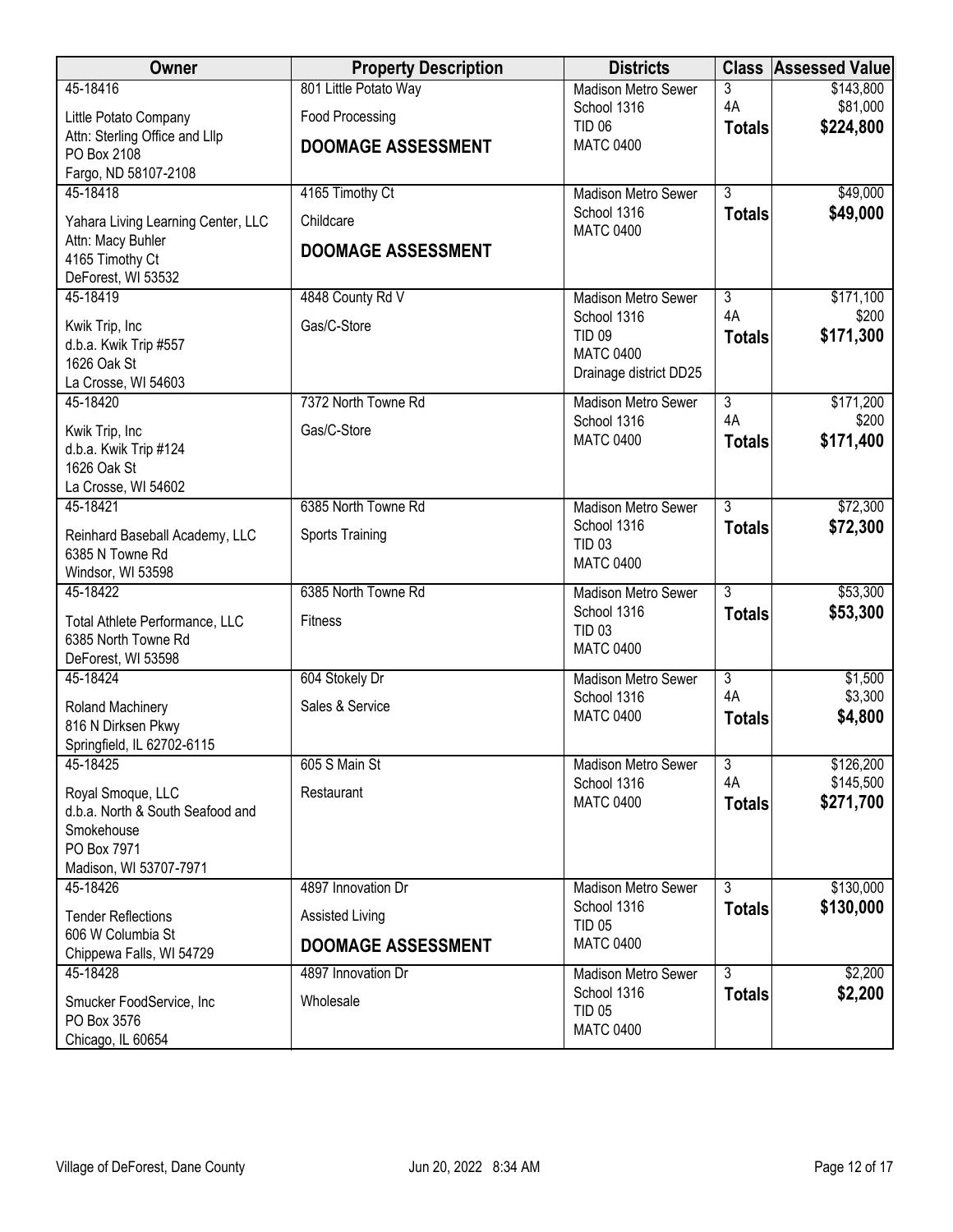| Owner                                      | <b>Property Description</b> | <b>Districts</b>                          |                      | <b>Class Assessed Value</b> |
|--------------------------------------------|-----------------------------|-------------------------------------------|----------------------|-----------------------------|
| 45-18437                                   | 7129 River Rd               | <b>Madison Metro Sewer</b>                | 3                    | \$10,800                    |
| Jump Around Gymnastics LLC                 | Recreation                  | School 1316<br><b>TID 09</b>              | <b>Totals</b>        | \$10,800                    |
| Attn: Benjamin O'Neill                     | <b>DOOMAGE ASSESSMENT</b>   | <b>MATC 0400</b>                          |                      |                             |
| 7129 River Rd<br>DeForest, WI 53532        |                             |                                           |                      |                             |
| 45-18439                                   | (scattered)                 | <b>Madison Metro Sewer</b>                | $\overline{3}$       | \$62,600                    |
| Great Lakes Coca-Cola Distribution LLC     | Beverages                   | School 1316                               | <b>Totals</b>        | \$62,600                    |
| Attn: Tax Dept                             |                             | <b>MATC 0400</b>                          |                      |                             |
| 6250 N River Rd Ste 9000                   |                             |                                           |                      |                             |
| Rosemont, IL 60018<br>45-18440             | 4630 Dalmore Rd             |                                           |                      |                             |
|                                            |                             | <b>Madison Metro Sewer</b><br>School 1316 | $\overline{3}$<br>4A | \$2,137,300<br>\$188,700    |
| Fleet Wholesale Supply Co LLC              | Retail                      | <b>TID 08</b>                             | <b>Totals</b>        | \$2,326,000                 |
| d.b.a. Fleet Farm<br>2401 S Memorial Dr    |                             | <b>MATC 0400</b>                          |                      |                             |
| Appleton, WI 54915                         |                             |                                           |                      |                             |
| 45-18441                                   | 4620 Dalmore Rd             | <b>Madison Metro Sewer</b>                | $\overline{3}$       | \$55,000                    |
| Fleet Farm Wholesale Supply Co LLC         | Gas/C-Store                 | School 1316                               | <b>Totals</b>        | \$55,000                    |
| d.b.a. Gas Mart                            |                             | <b>TID 08</b><br><b>MATC 0400</b>         |                      |                             |
| 2401 S Memorial Dr                         |                             |                                           |                      |                             |
| Appleton, WI 54915<br>45-18442             | 148 E Holum St              | <b>Madison Metro Sewer</b>                | $\overline{3}$       | \$1,100                     |
|                                            |                             | School 1316                               | <b>Totals</b>        | \$1,100                     |
| The Poppy Seed LLC<br>Attn: Jessica Zander | Retail                      | <b>MATC 0400</b>                          |                      |                             |
| 148 E Holum St                             | <b>DOOMAGE ASSESSMENT</b>   |                                           |                      |                             |
| DeForest, WI 53532                         |                             |                                           |                      |                             |
| 45-18449                                   | (scattered)                 | <b>Madison Metro Sewer</b><br>School 1316 | $\overline{3}$       | \$7,900                     |
| Pitney Bowes Global Financial Services     | Leasing                     | <b>MATC 0400</b>                          | <b>Totals</b>        | \$7,900                     |
| LLC<br>600 N Westshore Blvd                |                             |                                           |                      |                             |
| Ste 810                                    |                             |                                           |                      |                             |
| Tampa, FL 33609                            |                             |                                           |                      |                             |
| 45-18450                                   | 6493 Blanchars Xing         | <b>Madison Metro Sewer</b>                | $\overline{3}$       | \$2,800                     |
| GreatAmerica Financial Services Corp       | Leasing                     | School 1316<br><b>MATC 0400</b>           | <b>Totals</b>        | \$2,800                     |
| 625 First St SE Ste 800                    |                             |                                           |                      |                             |
| Cedar Rapids, IA 52401<br>45-18451         | (scattered)                 | Madison Metro Sewer                       | $\overline{3}$       | \$3,700                     |
|                                            |                             | School 1316                               | <b>Totals</b>        | \$3,700                     |
| Xerox Corporation<br>PO Box 9601           | Leasing                     | <b>MATC 0400</b>                          |                      |                             |
| Webster, NY 14580-7571                     |                             |                                           |                      |                             |
| 45-18456                                   | 6364 Blanchars Xing         | <b>Madison Metro Sewer</b>                | $\overline{3}$       | \$1,700                     |
| Lytx, Inc.                                 | Driver Risk Mgmt            | School 1316                               | <b>Totals</b>        | \$1,700                     |
| PO Box 80615                               |                             | <b>MATC 0400</b>                          |                      |                             |
| Indianapolis, IN 46280                     |                             |                                           | $\overline{3}$       |                             |
| 45-18459                                   | 4866 County Rd V            | Madison Metro Sewer<br>School 1316        | <b>Totals</b>        | \$2,000<br>\$2,000          |
| KingsBridge Holdings<br>PO Box 156         | Services                    | <b>MATC 0400</b>                          |                      |                             |
| Northbrook, IL 60065-0156                  |                             | Drainage district DD25                    |                      |                             |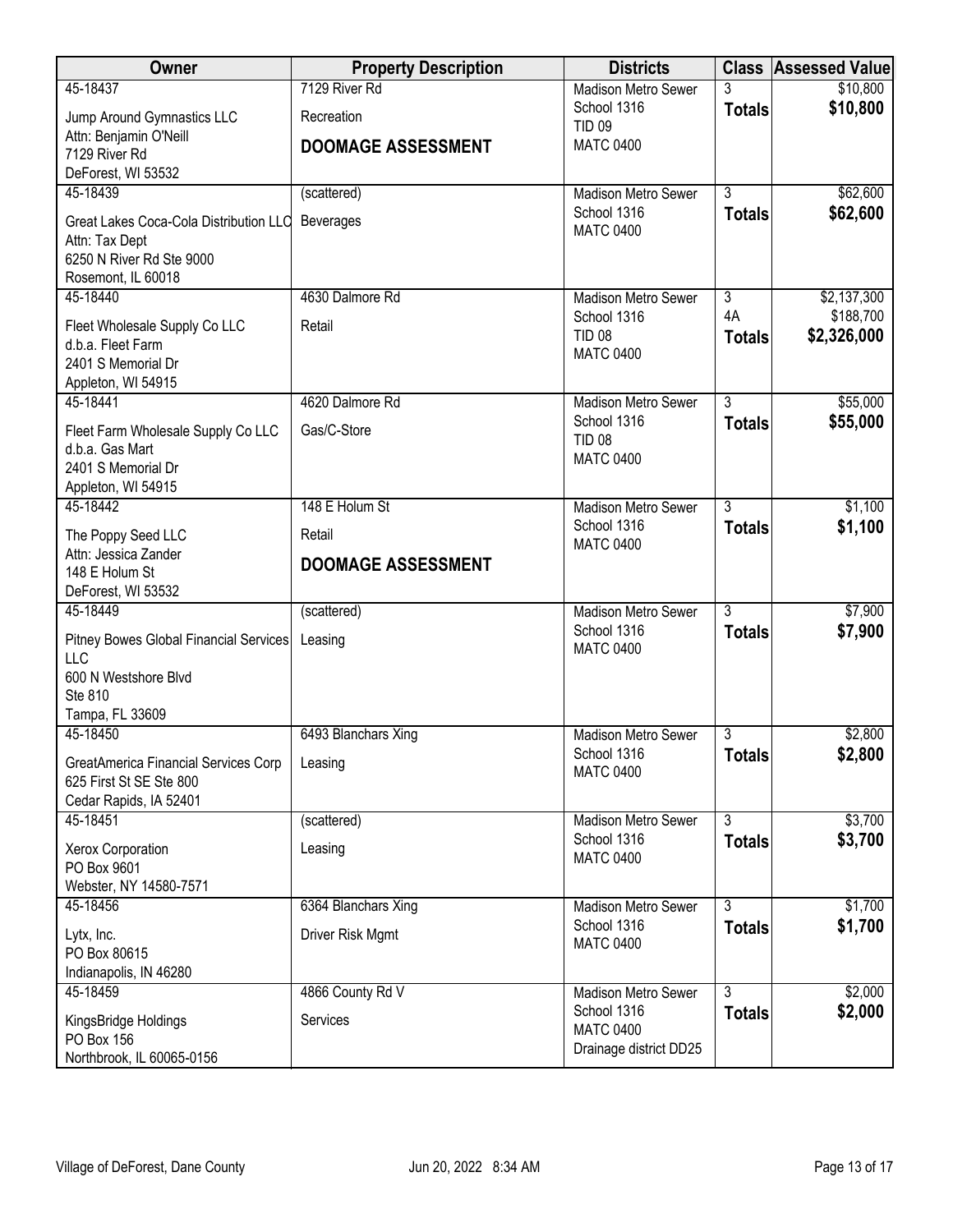| Owner                                         | <b>Property Description</b> | <b>Districts</b>                          |                                 | <b>Class Assessed Value</b> |
|-----------------------------------------------|-----------------------------|-------------------------------------------|---------------------------------|-----------------------------|
| 45-18462                                      | 6351 Loftus Rd Unit A       | <b>Madison Metro Sewer</b>                | 4A                              | \$2,700                     |
| Plumbing Place, Inc                           | Plumbing                    | School 1316                               | <b>Totals</b>                   | \$2,700                     |
| Attn: Mary Hamele                             |                             | <b>TID 07</b><br><b>MATC 0400</b>         |                                 |                             |
| PO Box 502                                    |                             |                                           |                                 |                             |
| DeForest, WI 53532-0502                       |                             |                                           |                                 |                             |
| 45-18463                                      | 204 Columbia Ave            | <b>Madison Metro Sewer</b><br>School 1316 | $\overline{3}$<br>4A            | \$1,300<br>\$300            |
| American Home Consultants                     | Inspections                 | <b>MATC 0400</b>                          | <b>Totals</b>                   | \$1,600                     |
| Attn: Robert J Runchey                        | <b>DOOMAGE ASSESSMENT</b>   |                                           |                                 |                             |
| 204 Columbia Ave                              |                             |                                           |                                 |                             |
| DeForest, WI 53532<br>45-18464                | 134 Ethun Pl                | <b>Madison Metro Sewer</b>                | 4A                              | \$2,500                     |
|                                               |                             | School 1316                               | <b>Totals</b>                   | \$2,500                     |
| <b>Hair Works</b>                             | Salon                       | <b>MATC 0400</b>                          |                                 |                             |
| 134 Ethun Pl<br>DeForest, WI 53532            |                             |                                           |                                 |                             |
| 45-18466                                      | 160 Commerce St             | <b>Madison Metro Sewer</b>                | $\overline{3}$                  | \$2,500                     |
|                                               |                             | School 1316                               | <b>Totals</b>                   | \$2,500                     |
| StrongHold-Athletics, LLC<br>160 Commerce St  | <b>Fitness</b>              | <b>MATC 0400</b>                          |                                 |                             |
| DeForest, WI 53532                            | <b>DOOMAGE ASSESSMENT</b>   |                                           |                                 |                             |
| 45-18467                                      | 406 N Main St               | <b>Madison Metro Sewer</b>                | $\overline{3}$                  | \$2,500                     |
| Hairtopia Salon & Tanning                     | Salon                       | School 1316                               | <b>Totals</b>                   | \$2,500                     |
| N7576 Turtle Trl                              |                             | <b>MATC 0400</b>                          |                                 |                             |
| Pardeeville, WI 53954                         | <b>DOOMAGE ASSESSMENT</b>   |                                           |                                 |                             |
| 45-18468                                      | 326 N Main St               | <b>Madison Metro Sewer</b>                | $\overline{3}$                  | \$3,000                     |
| Alpine Liquors, LLC                           | Retail                      | School 1316                               | 4A                              | \$4,800                     |
| 326 N Main St                                 |                             | <b>MATC 0400</b>                          | <b>Totals</b>                   | \$7,800                     |
| DeForest, WI 53532-1141                       |                             |                                           |                                 |                             |
| 45-18469                                      | 314 N Main St               | <b>Madison Metro Sewer</b>                | $\overline{3}$                  | \$5,800                     |
| El Alegre Mexican Restaurant Inc              | Restaurant                  | School 1316                               | <b>Totals</b>                   | \$5,800                     |
| 314 N Main St                                 |                             | <b>MATC 0400</b>                          |                                 |                             |
| DeForest, WI 53532                            | <b>DOOMAGE ASSESSMENT</b>   |                                           |                                 |                             |
| 45-18473                                      | 639 S Main St Unit 100      | <b>Madison Metro Sewer</b>                | 3                               | \$2,300                     |
| Nails 07                                      | Salon                       | School 1316<br><b>MATC 0400</b>           | <b>Totals</b>                   | \$2,300                     |
| 639 S Main St Ste 100                         | <b>DOOMAGE ASSESSMENT</b>   |                                           |                                 |                             |
| DeForest, WI 53532                            |                             |                                           |                                 |                             |
| 45-18475                                      | 529 W North St              | <b>Madison Metro Sewer</b><br>School 1316 | $\overline{3}$<br><b>Totals</b> | \$3,400<br>\$3,400          |
| Wishing Well Preschool 2                      | Preschool                   | <b>MATC 0400</b>                          |                                 |                             |
| 632 Old Indian Trl<br>DeForest, WI 53532-3079 | <b>DOOMAGE ASSESSMENT</b>   |                                           |                                 |                             |
| 45-18476                                      | 517 W North St              | <b>Madison Metro Sewer</b>                | $\overline{3}$                  | \$8,100                     |
| Mary K. Schultz, Inc.                         | Realty                      | School 1316                               | 4A                              | \$5,300                     |
| 517 W North St                                |                             | <b>MATC 0400</b>                          | <b>Totals</b>                   | \$13,400                    |
| DeForest, WI 53532                            |                             |                                           |                                 |                             |
| 45-18480                                      | 6639 Pederson Crossing BI   | <b>Madison Metro Sewer</b>                | $\overline{3}$                  | \$114,700                   |
| The Legacy of DeForest                        | Senior Living               | School 1316                               | 4A                              | \$5,000                     |
| 6639 Pederson Crossing BI                     |                             | <b>MATC 0400</b>                          | <b>Totals</b>                   | \$119,700                   |
| DeForest, WI 53532-9206                       |                             |                                           |                                 |                             |
| 45-18481                                      | 821 S Main St               | <b>Madison Metro Sewer</b>                | $\overline{3}$                  | \$57,600                    |
| Charles Lau DDS MSD LLC                       | Dentistry                   | School 1316                               | 4A                              | \$500                       |
| 821 S Main St                                 |                             | <b>MATC 0400</b>                          | <b>Totals</b>                   | \$58,100                    |
| DeForest, WI 53532                            |                             |                                           |                                 |                             |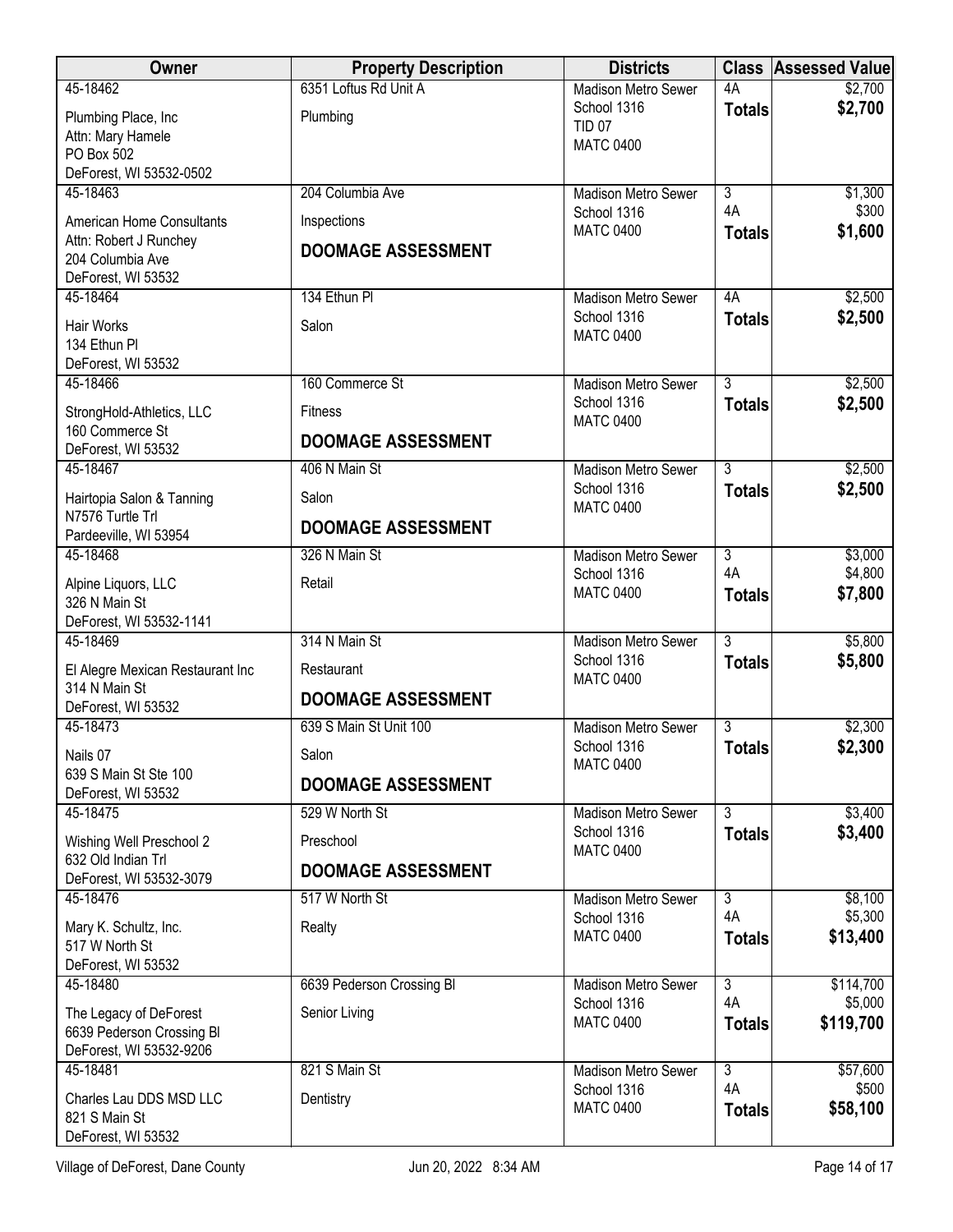| Owner                                                                                          | <b>Property Description</b> | <b>Districts</b>                                          |                     | <b>Class Assessed Value</b> |
|------------------------------------------------------------------------------------------------|-----------------------------|-----------------------------------------------------------|---------------------|-----------------------------|
| 45-18482                                                                                       | 6201 Williamsburg Way       | <b>Madison Metro Sewer</b>                                | 3                   | \$256,500                   |
| WI The Park Apartments LLC                                                                     | Apartments                  | School 1316<br><b>TID 02</b>                              | <b>Totals</b>       | \$256,500                   |
| 9757 NE Juanita Dr Ste 300<br>Kirkland, WA 98034                                               | <b>DOOMAGE ASSESSMENT</b>   | <b>MATC 0400</b>                                          |                     |                             |
| 45-18483                                                                                       | 210 N Main St               | <b>Madison Metro Sewer</b>                                | $\overline{3}$      | \$1,100                     |
| Data Sales Co Inc<br>3450 W Burnsville Pkwy<br>Burnsville, MN 55337                            | Leasing                     | School 1316<br><b>MATC 0400</b>                           | <b>Totals</b>       | \$1,100                     |
| 45-18487                                                                                       | 529 Trailside Dr            | <b>Madison Metro Sewer</b>                                | $\overline{3}$      | \$7,300                     |
| GreatAmerica Financial Services Corp<br>625 First St SE Ste 800<br>Cedar Rapids, IA 52401      | Leasing                     | School 1316<br><b>MATC 0400</b><br>Drainage district DD25 | <b>Totals</b>       | \$7,300                     |
| 45-18492                                                                                       | 6639 Pederson Crossing Bl   | <b>Madison Metro Sewer</b>                                | $\overline{3}$      | \$1,800                     |
| PP Acquisition Company LLC<br>PO Box 72000                                                     | Leasing                     | School 1316<br><b>MATC 0400</b>                           | <b>Totals</b>       | \$1,800                     |
| Phoenix, AZ 85050<br>45-18496                                                                  | 4617 Liuna Way              | <b>Madison Metro Sewer</b>                                | $\overline{3}$      | \$1,357,100                 |
| Heritage Credit Union<br>4617 Liuna Way                                                        | <b>Financial Services</b>   | School 1316<br><b>TID 08</b><br><b>MATC 0400</b>          | <b>Totals</b>       | \$1,357,100                 |
| DeForest, WI 53532<br>45-18497                                                                 | 629 S Main St               | <b>Madison Metro Sewer</b>                                | 4A                  | \$1,800                     |
| Big Arm Moving & Delivery                                                                      | Moving Company              | School 1316<br><b>MATC 0400</b>                           | <b>Totals</b>       | \$1,800                     |
| 629 S Main St<br>DeForest, WI 53532-1421                                                       | <b>DOOMAGE ASSESSMENT</b>   |                                                           |                     |                             |
| 45-18498                                                                                       | 134 W Holum St              | <b>Madison Metro Sewer</b>                                | $\overline{3}$      | \$3,000                     |
| Dr. Amy Erin Anderson, LLC<br>Attn: Amy Anderson<br>134 W Holum St<br>DeForest, WI 53532-1108  | Chiropractic Service        | School 1316<br><b>MATC 0400</b>                           | 4A<br><b>Totals</b> | \$100<br>\$3,100            |
| 45-18499                                                                                       | 134 W Holum St              | <b>Madison Metro Sewer</b>                                | $\overline{3}$      | \$1,000                     |
| Sue Rucker LMT Theraputic Message                                                              | <b>Theraputic Massage</b>   | School 1316<br><b>MATC 0400</b>                           | <b>Totals</b>       | \$1,000                     |
| LLC<br>Attn: Sue Rucker<br>134 W Holum St<br>DeForest, WI 53532                                | <b>DOOMAGE ASSESSMENT</b>   |                                                           |                     |                             |
| 45-18500                                                                                       | 122 W Holum St              | <b>Madison Metro Sewer</b>                                | $\overline{3}$      | \$3,000                     |
| Norski Nutrirtion - Smoothie and Juice                                                         | <b>Health Store</b>         | School 1316<br><b>MATC 0400</b>                           | 4A<br><b>Totals</b> | \$5,500<br>\$8,500          |
| Bar<br>122 W Holum St<br>DeForest, WI 53532-1108                                               | <b>DOOMAGE ASSESSMENT</b>   |                                                           |                     |                             |
| 45-18501                                                                                       | 308 N Main St               | <b>Madison Metro Sewer</b>                                | $\overline{3}$      | \$95,500                    |
| Fisher Family Dental, LLC<br>Attn: Margaret Fisher<br>308 N Main St<br>DeForest, WI 53532-1141 | Dentistry                   | School 1316<br><b>MATC 0400</b>                           | 4A<br><b>Totals</b> | \$9,300<br>\$104,800        |
| 45-18502                                                                                       | 4665 Dalmore Rd             | <b>Madison Metro Sewer</b>                                | $\overline{3}$      | \$190,200                   |
| Kwik Trip, Inc<br>d.b.a. Kwik Trip #1093<br>1626 Oak St<br>LaCrosse, WI 54602                  | Gas/C-Store                 | School 1316<br><b>TID 08</b><br><b>MATC 0400</b>          | 4A<br><b>Totals</b> | \$200<br>\$190,400          |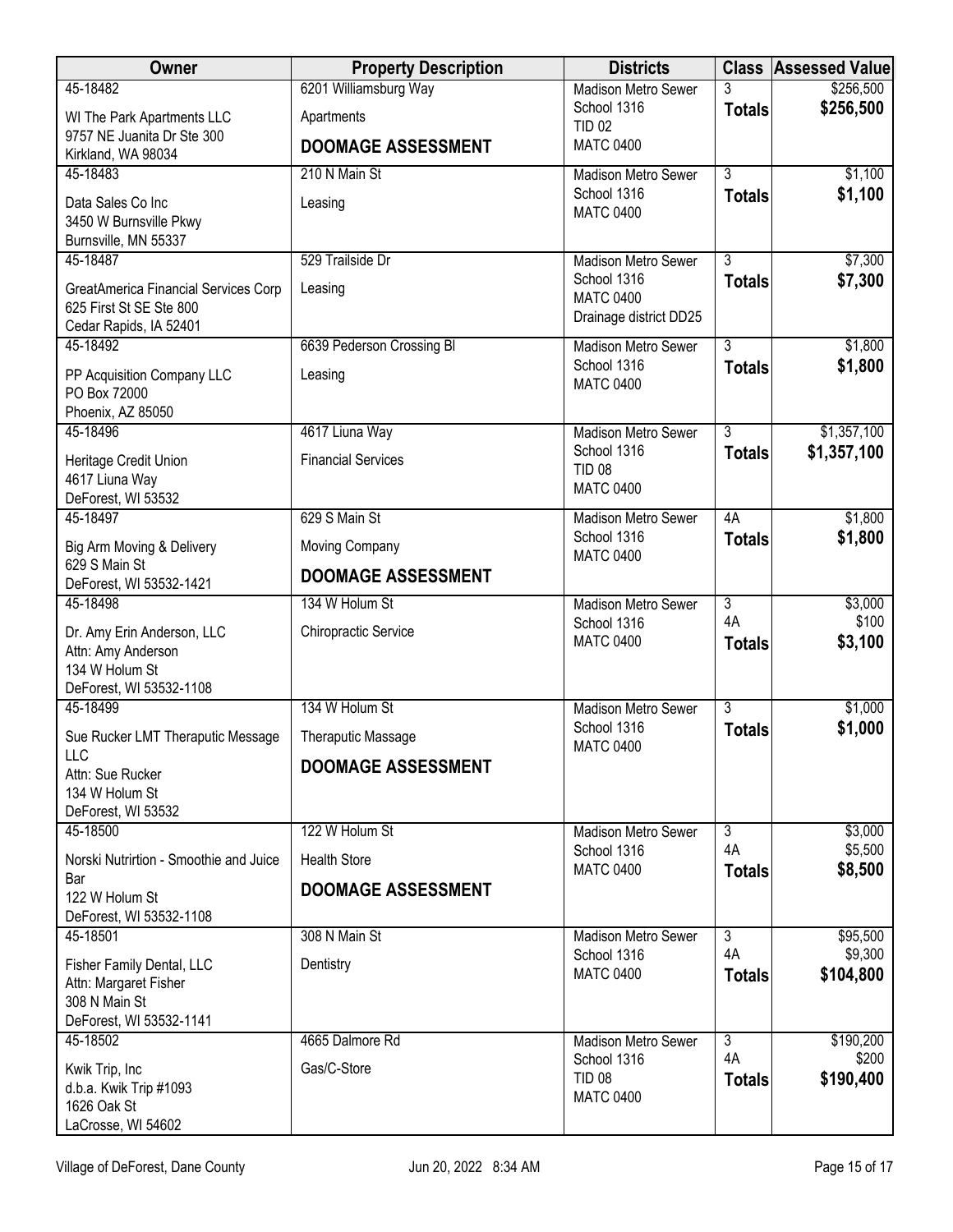| Owner                                            | <b>Property Description</b>  | <b>Districts</b>                          |                      | <b>Class Assessed Value</b> |
|--------------------------------------------------|------------------------------|-------------------------------------------|----------------------|-----------------------------|
| 45-18503                                         | 809 Burton Blvd Unit E       | <b>Madison Metro Sewer</b>                | 4A                   | \$1,500                     |
| TKS Exterior Cleaning, Inc                       | <b>Professional Services</b> | School 1316<br><b>MATC 0400</b>           | <b>Totals</b>        | \$1,500                     |
| Attn: Timothy Sullivan<br>809 Burton Blvd Unit E | <b>DOOMAGE ASSESSMENT</b>    |                                           |                      |                             |
| DeForest, WI 53532-3300                          |                              |                                           |                      |                             |
| 45-18504                                         | 805 Burton Blvd              | <b>Madison Metro Sewer</b>                | $\overline{3}$       | \$5,000                     |
| JAT Pharmacy, LLC                                | Veternary Pharmacy           | School 1316                               | 4A                   | \$1,200                     |
| Attn: Jennifer Anderson                          | <b>DOOMAGE ASSESSMENT</b>    | <b>MATC 0400</b>                          | <b>Totals</b>        | \$6,200                     |
| 21467 Holyoke Ave<br>Lakeville, MN 55044-7303    |                              |                                           |                      |                             |
| 45-18505                                         | (scattered)                  | <b>Madison Metro Sewer</b>                | 4A                   | \$1,600                     |
| Aramark Refreshment Services, LLC                | Wholesale                    | School 1316                               | <b>Totals</b>        | \$1,600                     |
| PO Box 30286                                     |                              | <b>MATC 0400</b>                          |                      |                             |
| Philadelphia, PA 19103                           |                              |                                           |                      |                             |
| 45-18507                                         | 4897 Innovation Dr           | <b>Madison Metro Sewer</b><br>School 1316 | $\overline{3}$<br>4A | \$11,100<br>\$200           |
| Genesis Eldercare Rehabilitation Service         | <b>Rehab Services</b>        | <b>TID 05</b>                             | <b>Totals</b>        | \$11,300                    |
| LLC<br>Attn: Tax Dept                            |                              | <b>MATC 0400</b>                          |                      |                             |
| 101 E State St                                   |                              |                                           |                      |                             |
| Kennett Square, PA 19348                         |                              |                                           |                      |                             |
| 45-18508                                         | 4866 County Rd V             | <b>Madison Metro Sewer</b><br>School 1316 | $\overline{3}$       | \$8,600                     |
| Grayhawk Leasing, LLC                            | Leasing                      | <b>MATC 0400</b>                          | <b>Totals</b>        | \$8,600                     |
| 1412 Main St Ste 1500<br>Dallas, TX 75202        | <b>DOOMAGE ASSESSMENT</b>    | Drainage district DD25                    |                      |                             |
| 45-18509                                         | 6361 North Towne Rd          | <b>Madison Metro Sewer</b>                | $\overline{3}$       | \$10,400                    |
| Gordon Flesch Co., Inc/GFC Leasing               | Leasing                      | School 1316                               | <b>Totals</b>        | \$10,400                    |
| 2675 Research Park Dr                            |                              | <b>TID 03</b><br><b>MATC 0400</b>         |                      |                             |
| Madison, WI 53711-4906                           |                              |                                           |                      |                             |
| 45-18510                                         | 6361 North Towne Rd          | <b>Madison Metro Sewer</b><br>School 1316 | $\overline{3}$<br>4A | \$239,200<br>\$407,300      |
| Pieper Electric, Inc.                            | Contractor                   | <b>TID 03</b>                             | <b>Totals</b>        | \$646,500                   |
| 5477 S Westridge Ct<br>New Berlin, WI 53151      | <b>DOOMAGE ASSESSMENT</b>    | <b>MATC 0400</b>                          |                      |                             |
| 45-18511                                         | 6485 Stack Dr                | Madison Metro Sewer                       | $\overline{3}$       | \$235,000                   |
| Penske Truck Leasing Co., L.P.                   | Services                     | School 1316                               | 4A                   | \$200                       |
| PO Box 1321                                      |                              | <b>TID 04</b><br><b>MATC 0400</b>         | <b>Totals</b>        | \$235,200                   |
| Route 10 Green Hills<br>Reading, PA 19603-1321   |                              |                                           |                      |                             |
| 45-18512                                         | 4859 County Rd V             | <b>Madison Metro Sewer</b>                | $\overline{3}$       | \$22,900                    |
| The Seasons Campground WI, LLC                   | Campground                   | School 1316                               | 4A                   | \$800                       |
| 3110 S Banker St                                 |                              | <b>TID 09</b>                             | <b>Totals</b>        | \$23,700                    |
| Effingham, IL 62401-2905                         |                              | <b>MATC 0400</b>                          |                      |                             |
| 45-18513                                         | 6351 Loftus Rd Unit C        | Madison Metro Sewer                       | 4A                   | \$7,800                     |
| Mid Wisconsin Glass & Mirror, Co                 | Retail                       | School 1316<br><b>TID 07</b>              | <b>Totals</b>        | \$7,800                     |
| Attn: Todd Meyer<br>6351 Loftus Rd Ste C         |                              | <b>MATC 0400</b>                          |                      |                             |
| DeForest, WI 53532                               |                              |                                           |                      |                             |